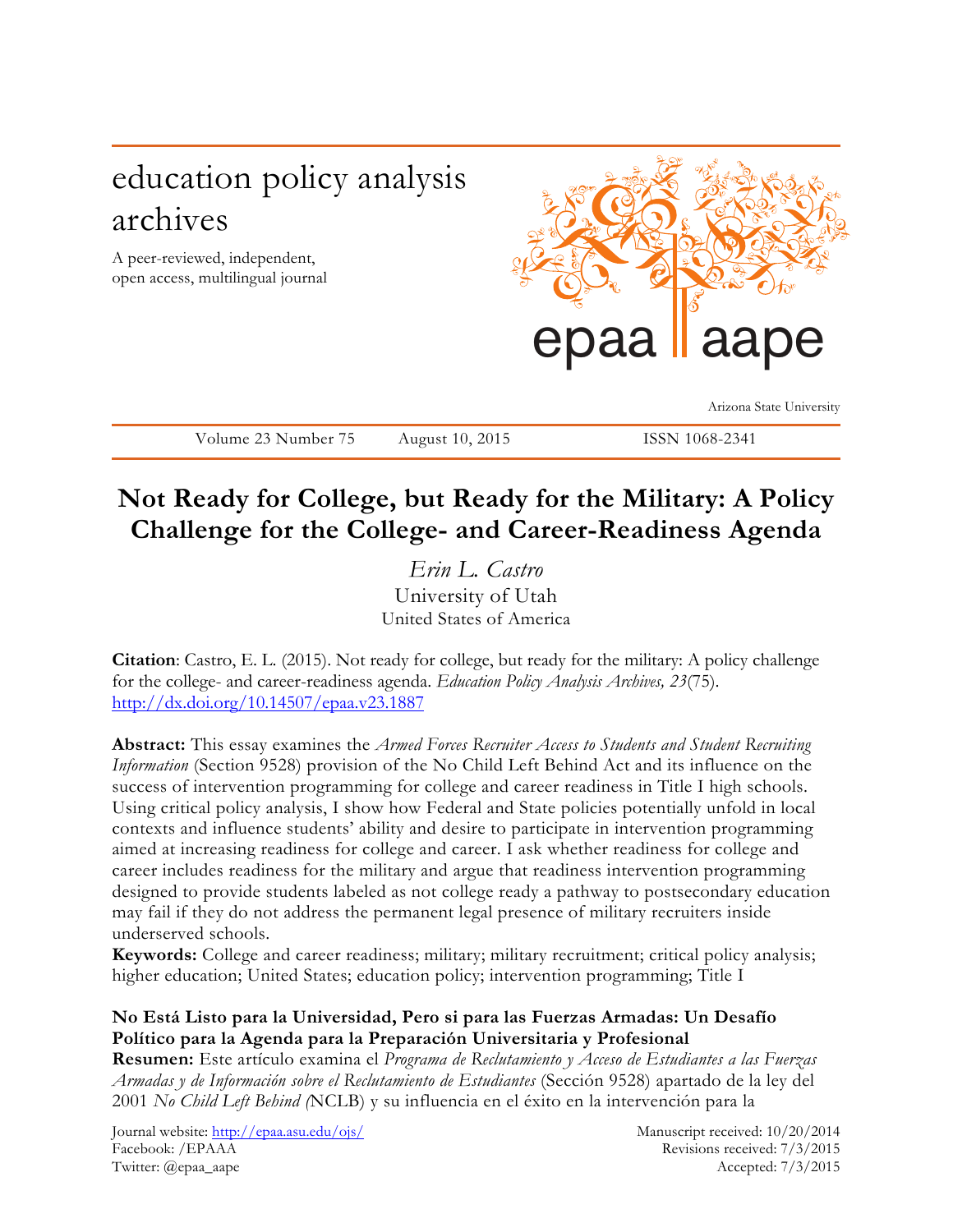preparación universitaria y profesional en las escuelas secundarias que atienden estudiantes en situaciones de alta pobreza. Utilizando el Análisis Crítico de Políticas, muestro cómo las políticas federales y estatales se desarrollan en contextos locales e influyen en la capacidad y el deseo de los estudiantes de participar en programas destinados a aumentar la preparación para la universidad y la carrera profesional. Sostengo que las intervenciones exitosas para los estudiantes etiquetados como "no preparados para la universidad" debe abordar las barreras materiales y discursivas que desafían la elección de la universidad, interrogando críticamente la idea de que el alistamiento militar es una vía más eficaz y eficiente para la movilidad social que la universidad. **Palabras-clave:** preparación para la universidad; programación de intervención; educación más alta; militar; el reclutamiento militar; equidad

#### **Não Está Pronto para a Faculdade, mas para as Forças Armadas: Um Desafio Político para a Agenda de Preparação Universitária e Professional**

**Resumo:** Este artigo analisa o Programa de Recrutamento de Estudante para as Forças Armadas e Acesso à informação de Recrutamento de Estudantes (Seção 9528) da lei de 2001 *No Child Left Behind* (NCLB) e sua influência nos programas de preparação universitária e professional nas escolas secundárias que servem alunos em situações de extrema pobreza. Usando o modelo de Análise Crítico de Políticas, mostro como as políticas federais e estaduais são desenvolvidos em contextos locais e influenciam a capacidade e o desejo de estudantes de participar em programas para aumentar a preparação universitária e professional. Defendo que as intervenções de sucesso para os alunos rotulados como "não está pronto para a faculdade" devem abordar as barreiras materiais e discursivas que desafiam a escolha da universidade, questionando criticamente a ideia de que o serviço militar é uma forma mais eficaz e eficiente para a mobilidade social que a universidade. **Palavras-chave:** preparação para a faculdade; intervenção de programação; ensino superior; militar; recrutamento militar; equidade

### **Introduction**

The first time I saw a military recruiter at Carthage Junior and Senior High School<sup>1</sup> (CJSHS) was during a remedial math class held after the regular school day ended. A male recruiter interrupted the class and asked the instructor if he could speak with a senior student named Melissa. After the instructor gave his permission, Melissa met the recruiter in the hallway. When she returned to class, she said that she was going to join the Army, telling me that the recruiter was very interested in "convincing her to join." I remember thinking that I did not like the idea of a military recruiter interrupting an academic class. I did not like the privilege that I imagined the recruiter to have at this small rural school.

The above vignette is from a critical race ethnographic project (Duncan, 2006) that I conducted in 2010 (Castro, 2012). I was at CJSHS in an attempt to understand why Melissa and her peers were not benefitting from free remedial courses offered to students as part of statewide college and career readiness legislation passed in 2007. That afternoon, five of us were seated around a rectangular table in the library: three students, the instructor, and myself.

The college and career readiness legislation aimed to reduce postsecondary remediation rates by providing academic and supplemental intervention programming to high school students who scored below national benchmarks on standardized tests. Under the logic of the legislation, CJSHS

 <sup>1</sup> Pseudonym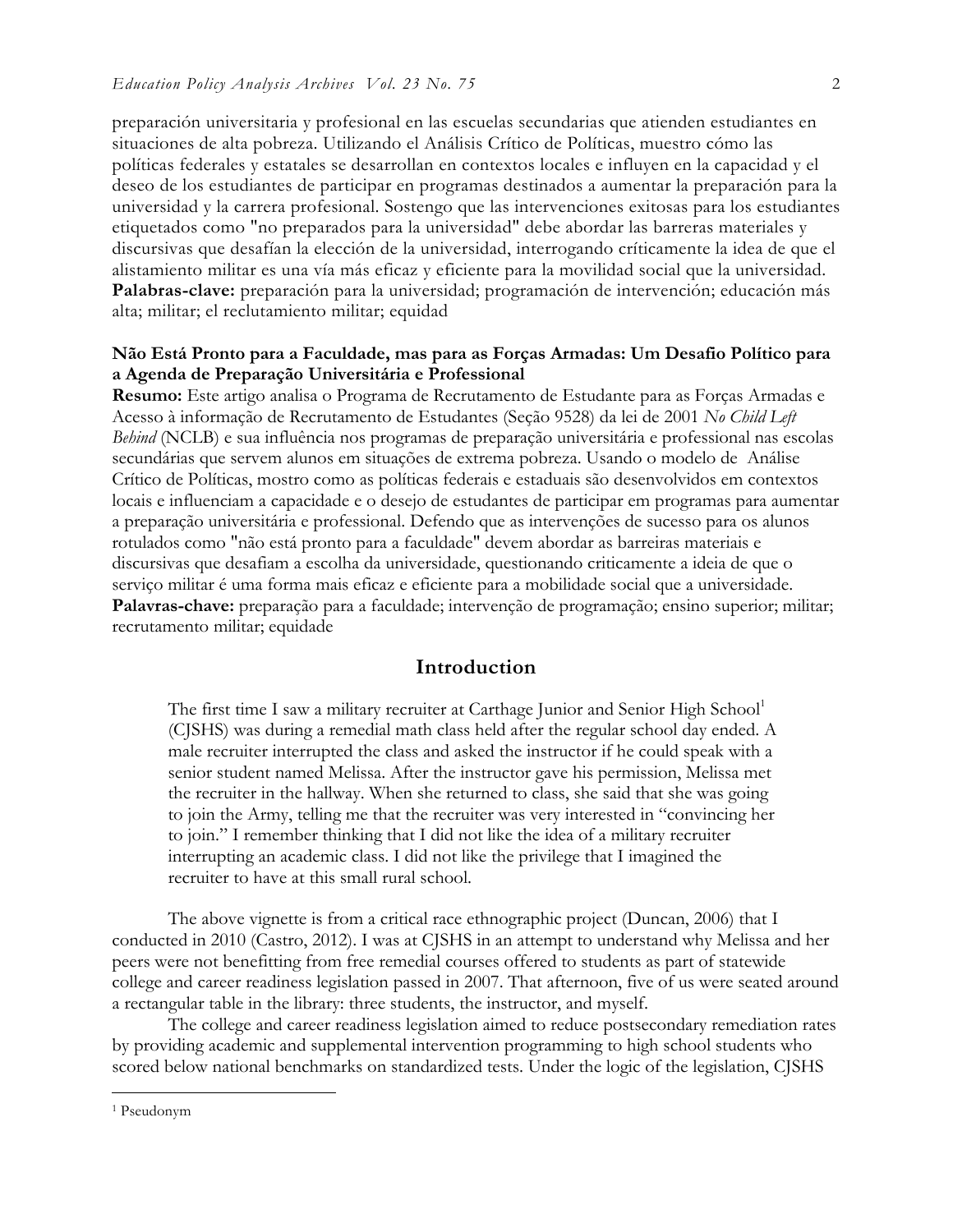was a prime candidate for the intervention programming given the number of students who scored below national measures of college readiness: in 2009, 95% of students scored below college readiness benchmarks in Math and 98% of students scored below benchmarks in reading (Illinois State Board of Education, 2010). Yet, because of social, economic, and other policy contexts, enrollment in these programs was extremely low to at times, non-existent. During all three years of the grant, remedial courses offered at CJSHS served very few students (Baber, Barrientos, Bragg, Castro, & Khan, 2009; Bragg, Baber, Cullen, Reese, & Linick, 2011; Khan et al., 2009).

Informed by my critical race ethnographic research, this essay engages a question that arises from my data by exploring the presence of military recruiters in high-poverty high schools as potential barriers to increasing readiness for college and career. Specifically, I am interested in the extent to which the presence of military recruitment officers in Title I schools may contribute to the effectiveness of intervention programming aimed at increasing readiness for college and career. During my ethnographic work I became curious as to how military recruiters gained access to the school building and the academic classes in which students were enrolled. I wondered why military recruiters were allowed on school property and in this analysis I take up these inquiries by examining the high school recruitment policies of the U.S. armed forces and their potential implications for college and career readiness intervention efforts. This essay uses critical policy analysis (Ball, 1993; Levinson, Sutton, & Winstead, 2009) to examine the *Armed Forces Recruiter Access to Students and Student Recruiting Information* (Section 9528) provision of the No Child Left Behind Act and its potential influence on the success of intervention programming for college and career readiness in Title I schools. The analysis is inspired by the following question: why does military enlistment remain a desirable option for low-income students of Color when college is allegedly equally available?

In the larger critical race ethnographic project, I combined critical race theory (Delgado & Stefancic, 2001) with a variety of ethnographic methods in order to understand how the CJSHS community experienced and perceived the college and career readiness legislation. Over the course of five months, I conducted semi-structured interviews and focus groups, observations, historical analysis, and archival research to learn how various school and community stakeholders experienced the legislation at their school.<sup>2</sup> My inquiry aimed to identify the material and discursive obstacles that prevented students at CJSHS from participating – or wanting to participate – in the college and

 <sup>2</sup> I used a variety of empirical materials in the critical race ethnographic project. These materials included interviews, observations, student's writing samples, litigation documents, newspaper and peer-reviewed articles, literature, poetry, and institutional, political, and cultural documents. In order to fully understand the context of learning and class dynamics, I participated in weekly classroom observations of the math course and general observations of the school two days a week. Over the course of five months, I conducted semistructured and/or open-ended interviews with 38 people connected to CJSHS, including ten students who were eligible for the math course and a focus group with five students who were eligible. I interviewed three faculty working at CJSHS, eight staff members working at CJSHS (including teaching aides, janitorial staff, and administrative staff), the principal, dean of students, and guidance counselor at CJSHS, two executivelevel administrators at the local community college involved with the implementation of the grant, the project coordinator of the grant who was employed by the local community college, the instructor for the math course who was employed by the local community college and hired to teach at CJSHS, the district superintendent for CJSHS, the former president of the CJSHS teachers' union, the former president of the National Association for the Advancement of Colored People (NAACP) (who is also a community historian, liaison, and advocate), and the administrator at the Illinois Community College Board, the governing agency of community colleges in the state, who was involved since the inception of the Illinois College and Career Readiness Pilot Program.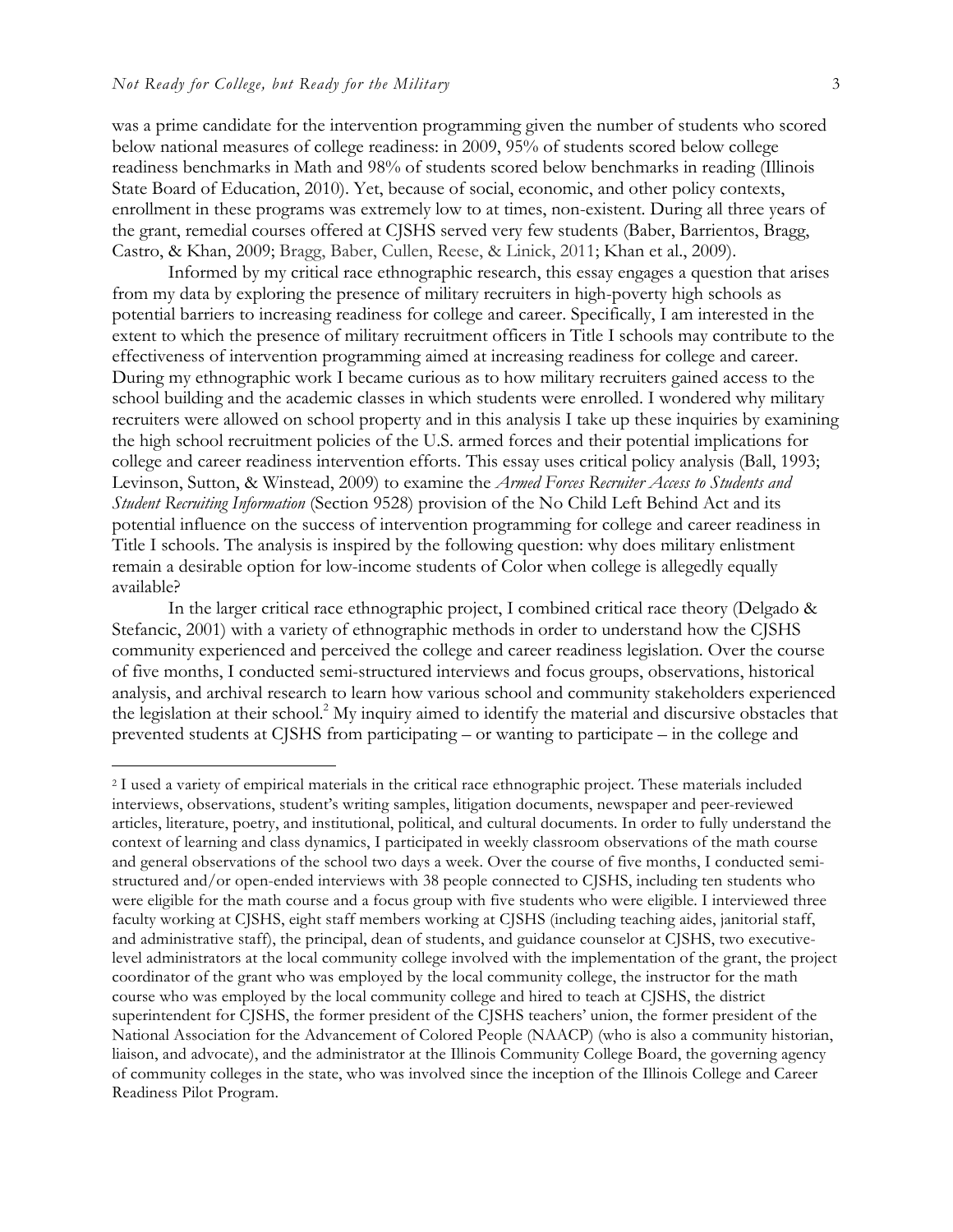career readiness intervention programming. To foreground the role of race and racism in the provision of educational opportunity, I used critical race ethnographic methodology (Duncan, 2006) to identify why low-income students of Color might choose *not* to participate in the intervention programming, and ultimately concluded that readiness for college and career is a racialized phenomenon (Castro, 2013).

In this essay I use vignettes and interview data from my critical race ethnography to provide context for the critical policy analysis. I turn to CJSHS throughout the essay as an example to provide insights into how the layering of Federal and State policies may play out in rural Title I schools. I argue that contemporary college readiness efforts must account for the potential paradox that the armed services recruiter provision presents, particularly for students of Color attending high-poverty schools whose range of pathway opportunities are restricted by the contours of poverty, racism, and social neglect. If higher education truly wants to intervene into the lives of students deemed not ready for college, then policies need to disrupt both the rationale and the reality that military enlistment is a more effective and efficient pathway out of poverty than postsecondary education.

#### **Local Policy Context**

The local policy context for this critical analysis is the *Illinois College and Career Readiness Pilot Program* (Public Act 095-0694)*,* passed by the state in 2007. The Illinois General Assembly passed this legislation in an attempt to reduce statewide remediation at the community college level and address the misalignment between high school graduation expectations and the requirements of college and career success. The logic underlying the *CCR Pilot Program* was to create appropriate interventions for high school students identified through the use of diagnostic testing as in-need of remediation. Community colleges were to work with local high schools in their districts to identify eligible students. Despite demonstrable need for academic assistance, remedial math and reading courses funded through the legislation and offered to students at CJSHS by the local community college served very few students the first three years of the project (Baber et al., 2009; Bragg et al., 2011; Khan, et al. 2009). The intervention programming did not garner enrollment because it failed to account for the context present at CJSHS.

According to criteria used by the National Center for Education Statistics (NCES), CJSHS was considered one of over 16,000 "high-poverty" schools across the nation in 2010, with one hundred percent of its students eligible for free or reduced-price breakfast and lunch (Illinois State Board of Education [ISBE], 2010). In order to be classified as a high-poverty school, more than three-quarters of the student population must be eligible for free or reduced price lunch. Consistent with national statistics on high-poverty schools (Aud et al., 2010; Orfield, 2009; Pollock, 2008; Saporito & Sohoni, 2005), almost all of the students enrolled at CJSHS are students of Color: 90% African American, 1% multi-racial and 1% Hispanic (ISBE, 2010).

According to the Illinois Report Card (ISBE, 2010), 100% of 11<sup>th</sup> graders attending CJSHS in 2010 were considered not college-ready by national standards. College readiness is currently assessed by a combination of variables, such as grade point averages, courses titles, and standardized test scores, including the American College Testing (ACT) test (Conley, 2010). Of the CJSHS 11<sup>th</sup> graders who took the ACT in 2009, 96% of students did not meet college readiness benchmarks in math and in that same year, 93% of students did not met the benchmarks in reading. The year after, in 2010, 100% of students scored below the benchmarks in math and 95% of students did meet benchmarks in reading (ISBE, 2010). Institutionalized markers of academic failure coincide with socio-structural challenges at CJSHS as the small school is located in an area of concentrated poverty and racial isolation.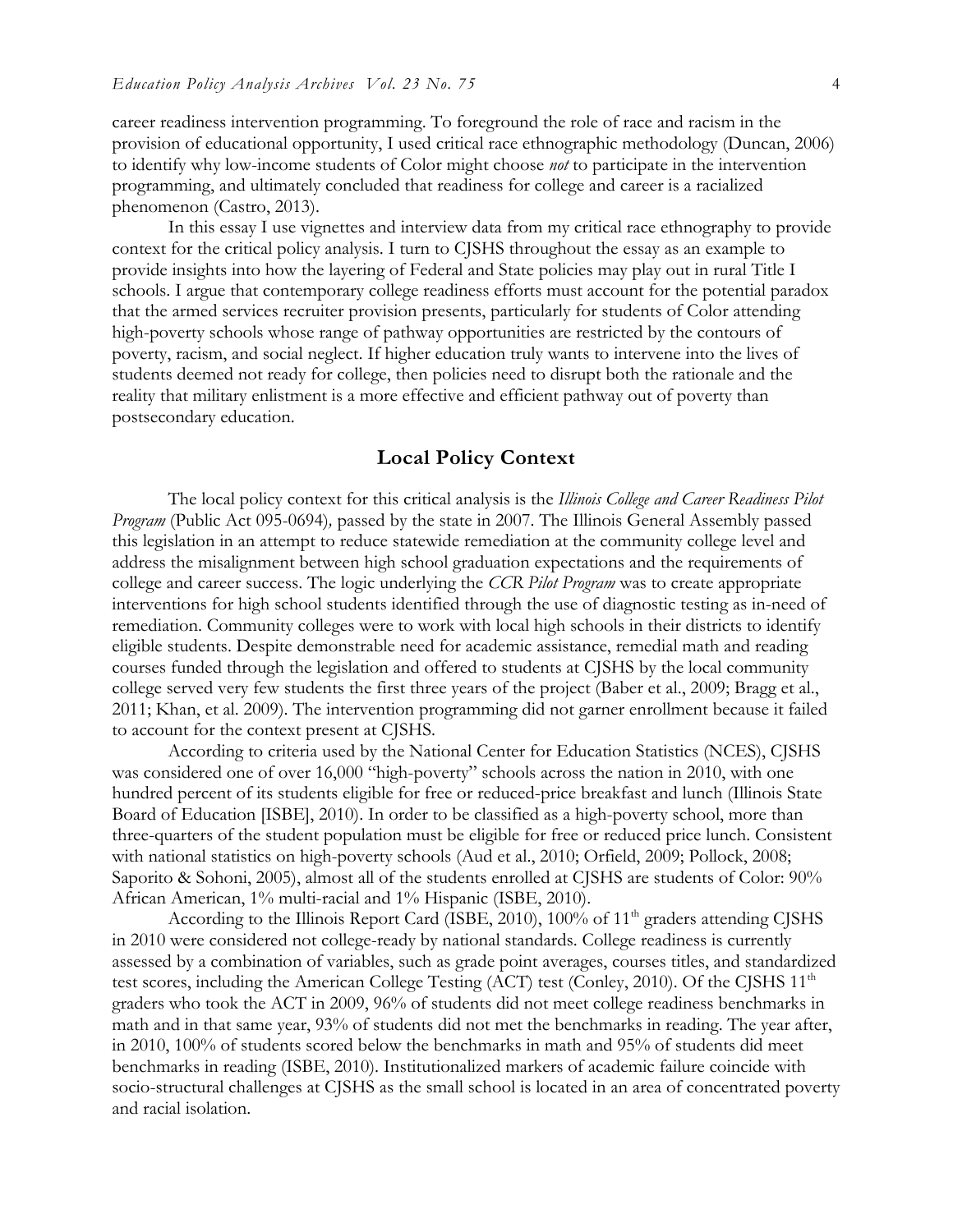## **Ethnographic Context**

The institutionalized context described above was missing from any official explanation of why the readiness programming at CJSHS suffered from low enrollment, attendance, and completion rates during all three years of the pilot project. In response to very low numbers of students participating and completing the courses at CJSHS, administrators of the legislation labeled the students as unmotivated. Specifically, during state-mandated evaluation interviews, school and state leaders expressed that if only the students at CJSHS were more motivated, they would show up to recruitment meetings, attend classes regularly, and score better on diagnostic tests. The dominant explanation for failure at CJSHS was simple: the readiness legislation failed because students lacked the motivation to participate. In the specific context of CJSHS, where in 2010 98% of students in the Junior class read below grade level and where 100% of students were eligible for free and or reduced price breakfast and lunch (ISBE, 2010), it is a lazy and unimaginative accusation to locate policy failure within individual students.

Student motivation alone does not explain the failure of the college readiness intervention programming to attract and retain students at CJSHS. The deficit-based narrative of student motivation also fails to consider context, which includes how competing and/or contradictory policy efforts might influence both the students' understanding of the programming as well as their ability to participate in it. In my critical race ethnographic project (Castro, 2012), I argued that it was not the students who lacked motivation to participate in the intervention programming but rather policy architects and administrators who lacked motivation to understand the racial and class dynamics of policy implementation at CJSHS. I found that the failure of the intervention legislation at CJSHS was due to a host of systemic and institutional obstacles that prevented students from being able to participate in the college and career readiness programming. The legislation failed not because low-income students of Color at CJSHS lacked motivation to participate in college readiness intervention programming, but because that programming failed to recognize their everyday realities: decades of educational neglect reflected not simply in the lack of material resources such as textbooks, but in personnel, as the students shared just one part-time guidance counselor for the entire school. A host of intervention-like programs were offered at CJSHS throughout the year and what the readiness legislation failed to recognize was the cumulative effects of being targeted for such programming and the associated deficit messaging that accompanies it. As explained to me by students, staff, and faculty, the school building was an additional barrier and with only two windows, one in the principal's office and one in the administrative office, resembled more of a prison than a school. Given this context, why would students volunteer to participate in even *more* education?

What I did not explore in the critical race ethnographic project was the role and influence of military recruiters in the highly surveilled and regulated space of CJSHS. Military recruiters were omnipresent at CJSHS, walking the halls during the school day and conversing with students, staff, and instructors. In one of my very first interviews with a senior named Jon (Pseudonym), he mentioned the influence of the military at CJSHS. He was describing his perceptions of the college and career readiness programming offered at his school and explaining why he chose not to participate. We were casually talking about potential career paths and what students might choose to do after high school when he mentioned that a recruiter had called him the night before:

Jon: Well, some military branch called my cell phone and was asking—

Erin: Your cell phone?

Jon: Yeah, you have to give them your number too. You have to put your number on that little paper for the ASVAB, and they call you, "I want to congratulate you on your ASVAB score. What are your plans after school?" I was like, "College." "Well,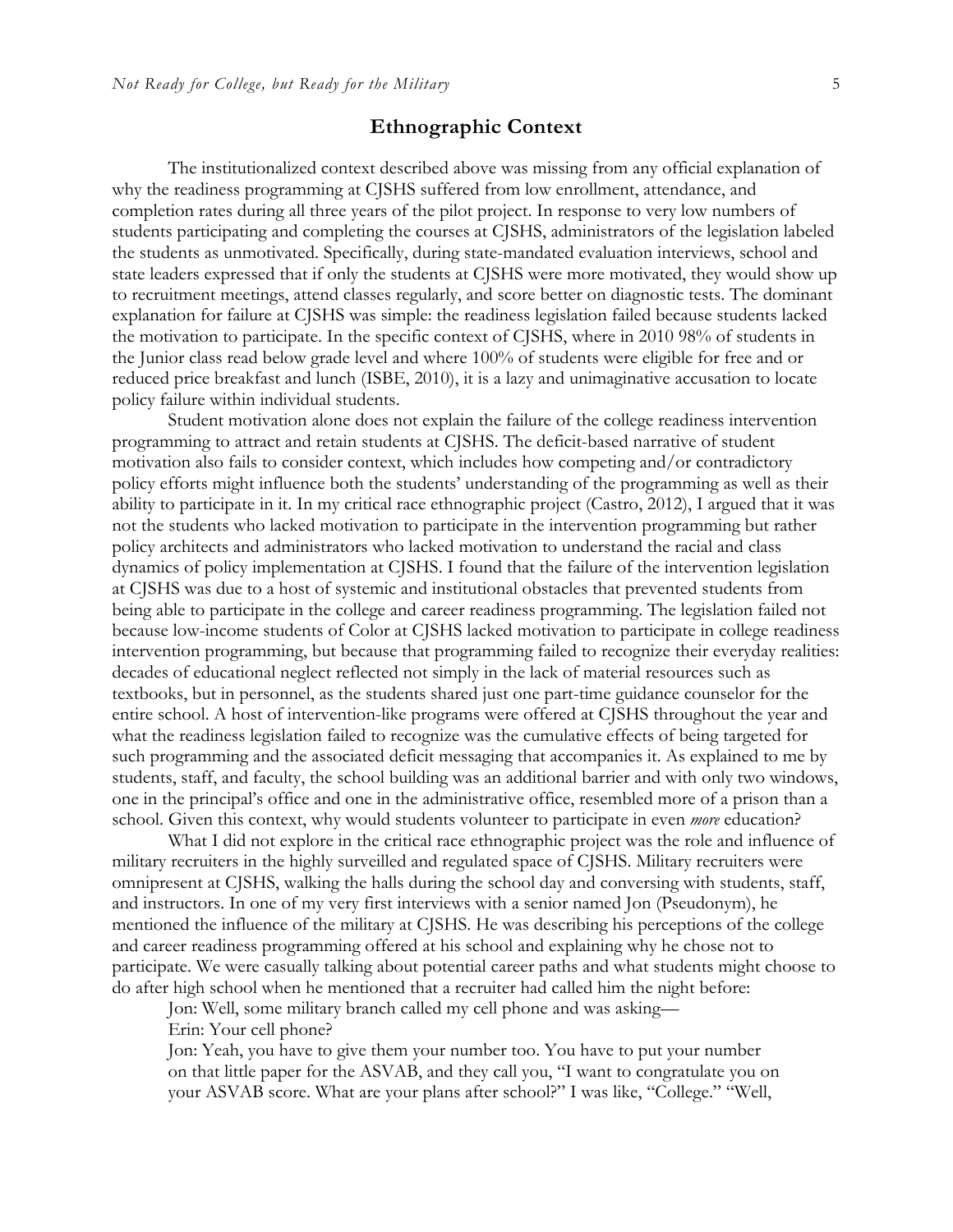you should just look into us. We'll pay for it." I was, "Nah, you not fixing to sell me a dream either." Erin: You said that to them? Jon: They not fixin' to sell me a dream either. Erin: There seems to be a big presence of them in this school. They come in a lot? Jon: Yeah, they do. A lot. They always in the cafeteria because they trying to pull all our students to do that. Erin: Why, do you think? Jon: I have no idea. Because I guess they figure our students are hopeless like they don't have no other plans but the military. Like they don't have no other dreams but the military. That's not, no. I don't like the military, and the dreams they sell students is, "We'll pay for your college." Okay, will you pay for my limbs when they get blew off? Jon was critical of the armed forces recruitment presence at CJSHS and passionately expressed his

aspirations for college. He was the first student I interviewed, and I admired his critical perspective, but I would have no other interviews like the one with Jon. The other students with whom I spoke at CJSHS planned on enlisting in the military after high school.

I cannot say that every student who decided not to participate in the intervention programming at CJSHS did so because of plans to enlist the military, although this is certainly one plausible explanation. The readiness legislation at CJSHS failed because it neglected to account for the local context of CJSHS, and that context included a strong military presence. What I propose here is that similar readiness efforts, at least in part, may fail because they run up against other more successful and developed policy efforts, like the *Armed Forces Recruiter Access to Students and Student Recruiting Information* (Section 9528) provision of the No Child Left Behind Act.

#### **Methodology**

This analysis is informed by the two key assumptions put forth by critical scholars of policy: policy as a practice of power (Levinson, Sutton & Winstead, 2009) and an emphasis on the relational intersections of policy (Ball, 1993). Policies are cultural constructs (Stein, 2004) in that they promote particular ways of viewing the world and provide rationales for the best way to address problems and the people they aim to regulate. I draw heavily from Levinson et al. (2009) who propose that critical policy research examine not simply the question of what policy is, but importantly, what policy does.

Levinson et al. (2009) contend that critical approaches to understanding policy, including policy failure, have three essential elements. First, they are anchored in an analysis of power, paying particular attention to the distribution of and access to power. Because power is institutionally structured, policies influence the circulation of power and the kinds of power to which people have access. Second, critical approaches to understanding policy need to critique modes of domination, which are institutionalized structures of power. Documenting domination includes identifying systems and specific mechanisms that facilitate and/or limit the distribution of and access to power. Third, critical approaches have a basis in pragmatism and must legitimate and pose what they refer to as a "horizon of the possible," a vision for how things can be different and directions for how we can get there (769). Levinson et al. argue that qualitative research, and specifically ethnography, is needed to understand policy as a social practice of power because analyses that are grounded in or influenced by critical ethnography can expose dominant assumptions about policy processes, including commonsensical ideas about the purposes and possibilities of policy. They call for qualitative research that traces policy language across documents and lends insight into "the quality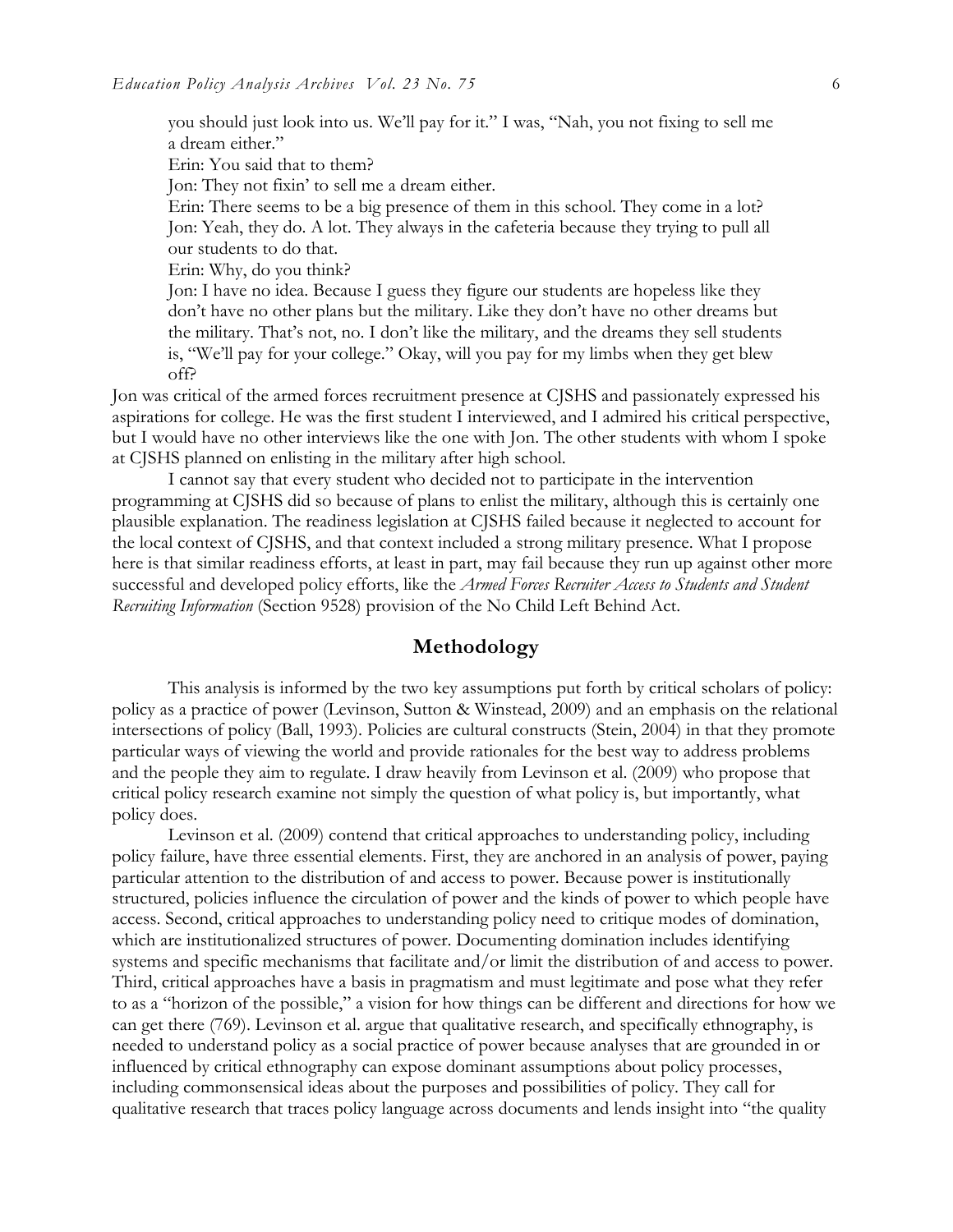and density of actual relations between institutions and actors that produce policy, and those that appropriate it (p. 789).

As a theoretical lens, policy as a practice of power allows for the recognition of policy intersection, specifically how policies intersect with one another and with those individuals they are designed to govern. Ball (1993) argues that policies are never external to power relations; rather, they enter existing landscapes of power, which invariably influence and shape their livelihood. The conceptual assumption underlying educational policy as a practice of power is that policies are expressions of power and accordingly, behave in much the same way as power in that they are not static, but dynamic. Policies are used to organize and regulate the behavior of certain subjects and when inserted into inequitable structures, they invariably respond. Like the individuals they are designed to regulate, policies are responsive, reacting to a range of social forces and actors, histories, conventions, and norms. In this sense, it is of particular importance to understand that policies are not neutral because they enter existing power relations, rather than simply changing them (Ball, 1993). As such, the contextual environments into which policies are inserted are particularly important in understanding apparent policy failure.

The dominant explanatory narrative provided by state-level policymakers regarding the failure of college and career readiness intervention programming at CJSHS located the blame within individual students.3 This deficit-based narrative fails to consider how competing and/or contradictory policy discourses influenced both the students' understanding of the programming as well as their ability to participate in it. The simplistic explanation that students lack motivation also fails to recognize one of Ball's concerns regarding the contextual (meaning that policies are enacted on top of other existing policies) and fluid nature of policy: that, sometimes, "when we focus analytically on one policy or one text we forget that other policies and texts are in circulation […] the enactment of one may inhibit or contradict or influence the possibility of the enactment of others" (p. 13).

In the analysis that follows, I show how the policy interaction that Ball (1993) references is likely evident in Title I schools because they are strategically targeted by the U.S. Department of Defense for recruitment into the armed forces. I use CJSHS as an example to show how Federal and State policies might unfold in spaces where military recruitment contradicts efforts to increase readiness for college and career. My critical policy analysis examines federal legislation, reports commissioned by the U.S. Department of Defense, and legal analyses alongside existing literature and empirical research that details the influence of military recruitment in high poverty schools. My goal is to document policy as a practice of power by examining the text across these documents to reveal policy intersection and contradiction. I am interested in how policies shape opportunities for students (i.e., distribution of power) in Title I schools and in this analysis I document power via text as evident in stated policy goals by the U.S. military.

 <sup>3</sup> After the policy implementation failed to attract students at CJSHS, a deficit-based explanatory narrative surfaced among community college and state-level administrators during interviews, as well as some faculty at CJSHS: "students lack motivation." My critical race ethnographic work investigated alternative reasons for policy failure at CJSHS and examined the lack-of-motivation discourse as a racialized script rooted in deficit ideology. I explore these issues in detail in a manuscript submitted for publication titled, *Lacking the motivation to find better explanations for policy failure: Deficit ideology and intervention programming for college & career readiness*.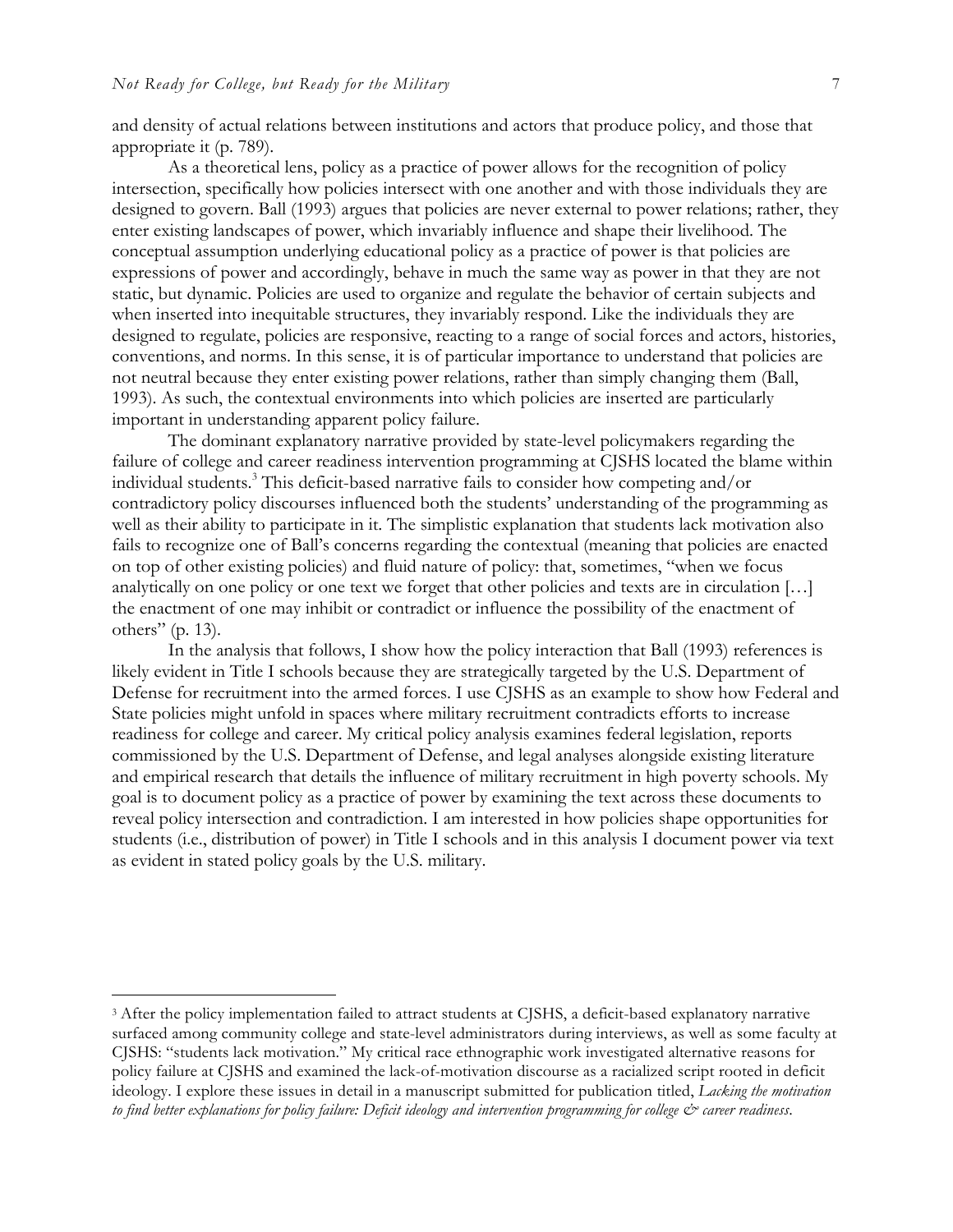#### **Analysis**

#### **The No Child Left Behind Act and Military Recruitment at Public High Schools**

In 2002, then-President Bush signed the No Child Left Behind Act (NCLB). NCLB was a reauthorization of the Elementary and Secondary Education Act that tied state funding to federal improvement measures for public schools. Since the law had wide bipartisan support, there were very few challenges, objections, or debates when the U.S. House of Representatives passed NCLB (Zgonjanin, 2006). Over the course of the last decade, however, NCLB has attracted much controversy and critique, including a collection of legal challenges filed on behalf of school districts and states. Issues of inadequate federal funding for NCLB compliance that may place an undue financial burden upon schools comprise a majority of legal actions against the U.S. Department of Education (Zgonjanin, 2006). Yet, in recent years concern has escalated over a different aspect of NCLB, a small yet powerful provision in the legislation related to federal funding eligibility.

Prior to NCLB, the 1975 Family Educational and Privacy Act (FERPA) protected students' personal and private information from military recruiters and other third parties unless they obtained parental consent (Nava, 2011). The provision in NCLB, *Armed Forces Recruiter Access to Students and Student Recruiting Information* (Section 9528), stipulates that secondary schools submit to the military a list of its students' names, addresses, and telephone numbers upon request to receive federal funds.<sup>4</sup> The provision is the result of the Vitter-Sessions amendment, which was sponsored by two Republican representatives who proposed the amendment to NCLB before its authorization. Representative Sessions stated the following in support of the proposed amendment in 2001:

[M]any times there are people who have no other opportunities, whether it be college or other directions, and the military stands as a fabulous, not only career, but an opportunity for public service that [sic] young men and young women all across our country, and they might not have that opportunity simply because a school board or a school superintendent or a principal might have a bias against the military. (quoted in Zgonjanin, 2006, p. 171)

Zgonjanin argues that the provision in NCLB was passed as part of a larger campaign to increase military recruitment "by all means possible and without much regard to students' or parents' constitutional rights" (p. 173). The final version of the section included provisions for parental consent, exceptions for religious objection, and – important for the present analysis – the same access to secondary institutions that "college recruiters enjoy" (para 2). In a high-poverty school like CJSHS, where college recruiters visit seldom if at all, granting the U.S. armed forces the same degree of access that "college recruiters enjoy" is akin to inviting the Department of Defense to move into the school.

The recruiters who frequented CJSHS seemed to move about the space with a certain degree of freedom: students and staff knew their names and the recruiters claimed partial ownership of the space, expressed in their confidence and ability to navigate the school with an autonomy not afforded to the students. During my visits to the school, I would have lunch in the cafeteria. I would watch the students, staff, and others who interacted within the space. During one of my first observations, I noted the following in my field journal:

 <sup>4</sup> Section 9528 states the following: Access to student recruiting information. Notwithstanding…[20 U.S.C.  $1232g(a)(5)(B)$ ] and except as provided in paragraph (2) [providing that a secondary school student's name, address, and telephone number can be withheld upon the parent's request], each local educational agency receiving assistance under this Act shall provide, on a request made by military recruiters or an institution of higher education, access to secondary school students names, addresses, and telephone listings.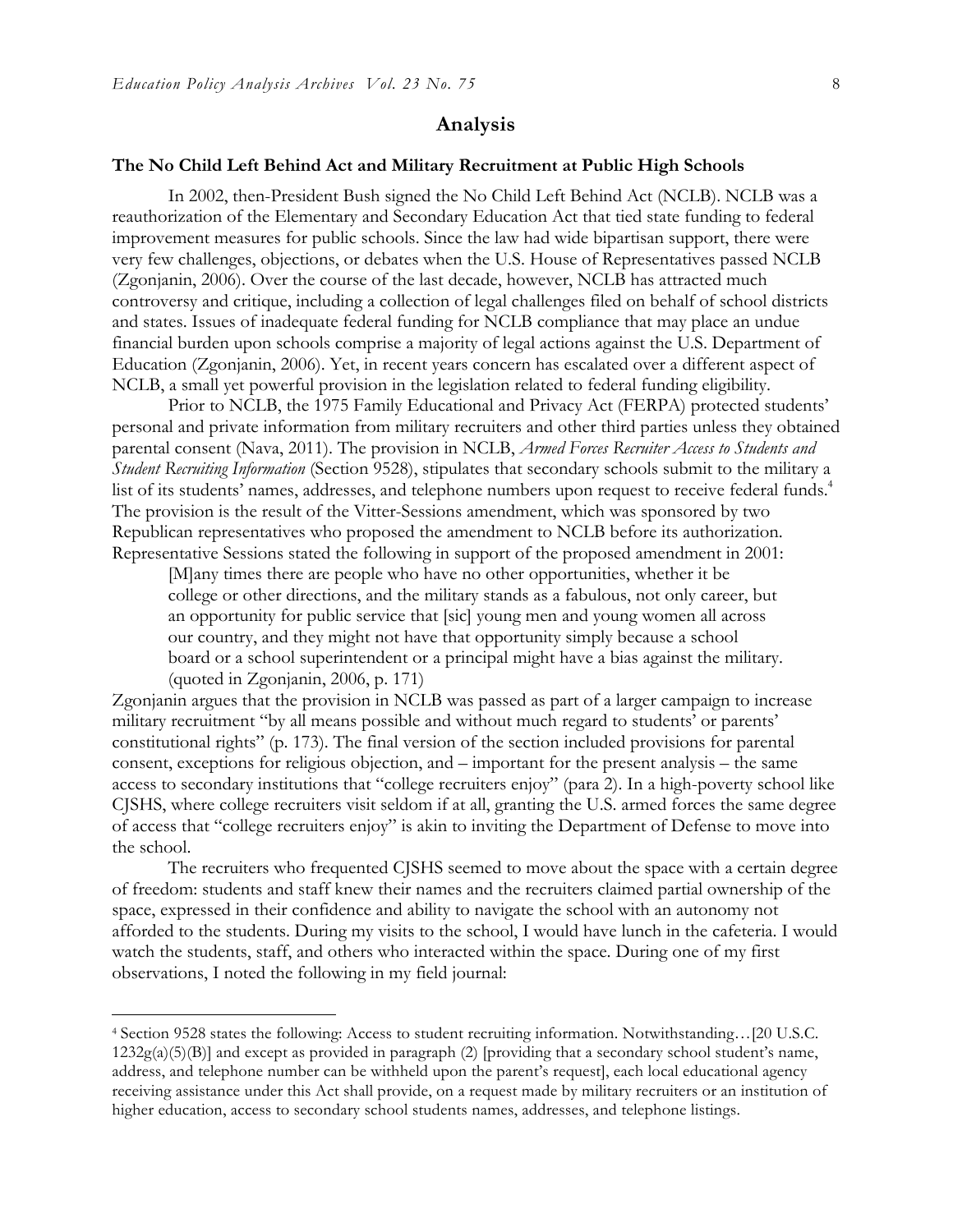Military recruitment officers set up a table in the cafeteria every other week to talk with students during their lunch hour. The recruiters are popular and they have swag: pencils, t-shirts, dog tags, and colorful brochures. The recruiters assist students with paperwork, answer questions, joke and laugh, and explain the many benefits of military service. The interaction between the recruiters and the students looks nothing like what I witness in the classroom spaces I observe, where students sit largely passive and uninterested. It is as if for the 40 minute lunch period the cafeteria is transformed into a virtual military recruitment center; fitting for a commercial, really, if it weren't for the fact that we are having lunch in a school that literally does not have any windows. A windowless school located in the poorest county in the state, where 98% of the students are Black and all of the teachers are white, is probably not the image that the U.S. armed forces advertising and marketing campaign is looking to broadcast. (Field notes, February, 2010)

Strategically using high schools as recruitment centers for the U.S. armed forces is not a new phenomenon, but the legal access for recruiters made possible by NCLB is remarkable. Throughout the 1990s, the U.S. legislature made small changes to the Elementary and Secondary Education Act by gradually strengthening the language around access to high schools for the military (Burelli & Feer, 2009). The NLCB provision went a step further by establishing a new requirement for secondary schools to provide military recruitment officers access to students' directory information as a condition of receiving federal funds. Schools relying on these funds in order to operate are placed at a particular disadvantage as a result of the provision. Given their dependence on federal funding, high-poverty schools like CJSHS are unlikely to challenge or resist military recruitment procedures, or to raise questions about the legality of releasing personal student identification information.

Under NCLB, military recruitment officers have access to personal student information upon request unless a parent or guardian chooses to "opt out." Much confusion and ambiguity exists around what opting out means or entails. In order to opt out of the requirement, parents or guardians must submit to the school a written consent requesting that it not release student information, but because schools can interpret consent in different ways, inconsistency and misinformation abounds. Because the law does not stipulate that schools have a protocol in place, districts and schools across the country have very different policies regarding if and when they alert parents or guardians about their right to opt out. The myriad of obstacles that would prevent parents and guardians from being able to opt out, then, results in a de-facto opting-in and a tacit endorsement of what was previously considered illegal exploitation and theft. During my ethnographic project, I wrote the following in my personal researcher notes after I witnessed the lunch-hour table session with students for the first time: "Military recruitment officers should not get to corner the market with a biweekly table in the school cafeteria!" On that particular day, I was having lunch with Frank, a teaching aide at the school. I was watching the students interact around me without remarking on the presence of the military recruiters in the cafeteria and as I ate my lunch, I wondered how their presence here became normalized. How did military recruiters gain access to this space during the lunch hour with the explicit aim to expose high school students to a career in the armed forces? Was their presence here so institutionalized that no one found it out of the ordinary? I wondered what lunchtime might look like if the table were hosted by the local community college, a four-year university, or perhaps the Peace Corps. I wondered what the lunch hour might look like if there were no recruiters at the table and the students were permitted to enjoy simple human interaction during their lunch hour without being targeted for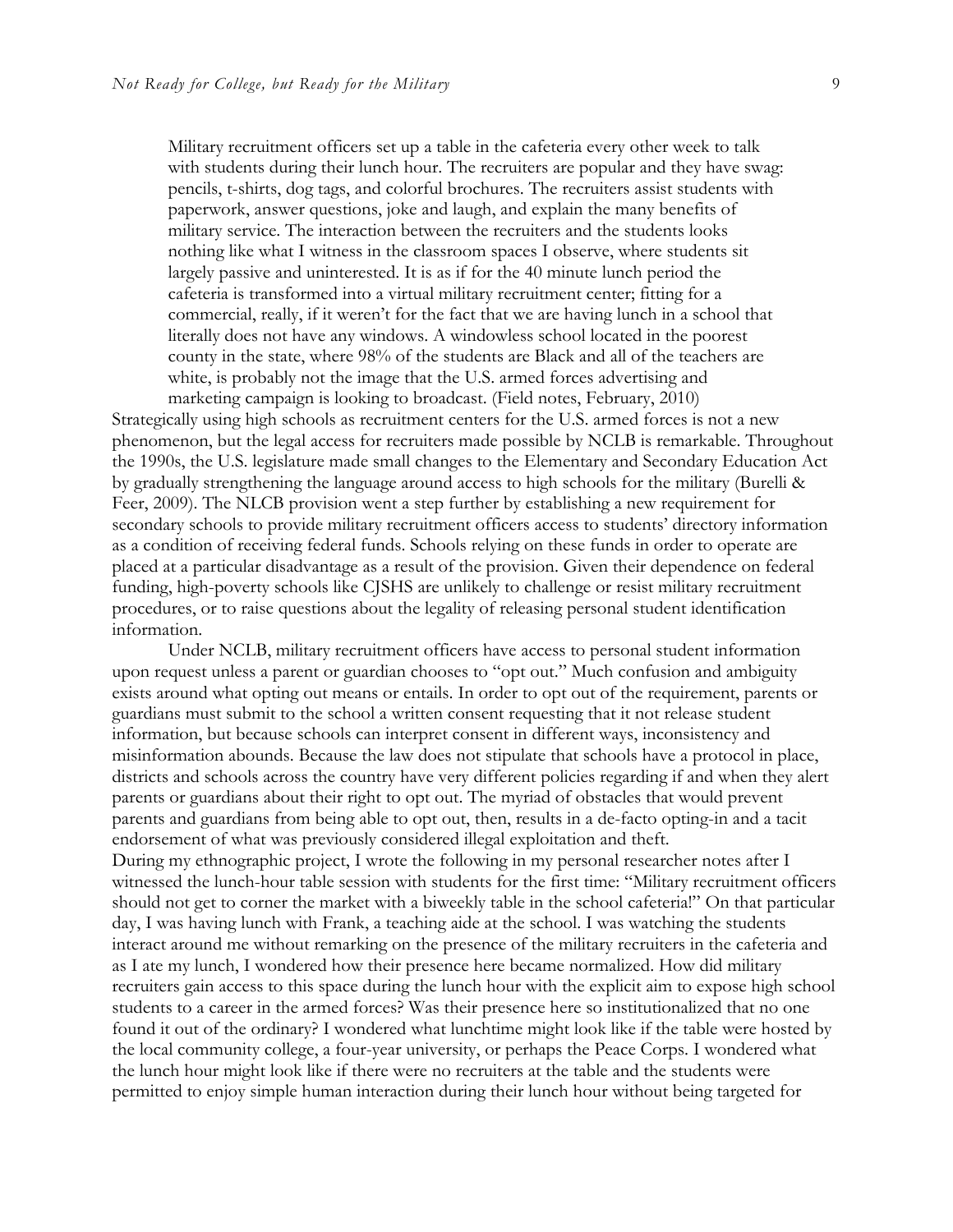recruitment of any kind. The students at CJSHS were under constant surveillance and subjected to a hyper-regimented routine that made me wonder what the lunch hour might look like if they were permitted to stand for more than sixty seconds if not "traveling to a specific destination," as told to me by the principal who watches over them during their lunch period. The overexposure of the military at CJSHS coupled with the rigid disciplinary order of the school meant that students were disproportionately exposed to a particular kind of career path, and one with which I felt was difficult to compete.

#### **Military Recruitment in High Schools**

Hundreds of thousands of students participate in the federally funded Junior Reserves Officer Training Corps (JROTC) programs, a secondary school-based program that includes all branches of the armed forces. The first programs of this kind were developed under the National Defense Act of 1916 as a measure to increase U.S. military readiness for WWI.<sup>5</sup> JROTC presence in high schools was marginal for decades after WWI, but reinvigorated in the 1960s and continued to thrive at least in part to a U.S. defense policy predicated upon war readiness (Anderson, 2009). Between 1990 and 2000, for example, the JROTC budget more than doubled from \$76 million to \$156 million in an effort to expand programming by increasing the number of units in high schools (Berlowitz & Long, 2003; U.S. Office of Management and Budget and Federal Agencies [OMBFA], 2006). In 2001, the Defense Authorization Bill drastically altered the growth rates of high school units by lifting all previous caps on JROTC expansion in public schools and increased federal funding, resulting in a coordinated military infiltration of public education.

In addition to expanding the overall number of JROTC units in high schools, the Department of Defense sought to specifically increase the number of units in high-poverty schools. According to a federal evaluation of the JROTC program in 2006, the Department of Defense engaged in what it referred to as a "need-based expansion" of JROTC units by strategically targeting schools receiving federal funding under the Title 1 Program (OMBFA, 2006). Title 1 program eligibility was used as a proxy for low-income status, and the goal for JROTC in 2006 was to "focus efforts on at-risk youth by maintaining at least 20 percent of units in educationally and economically deprived areas" (OMBFA, 2006). As stated in the evaluation, the rationale for maintaining 20 percent of units in Title 1 schools was to ensure that the "Department provides assistance to at-risk youth development" (OMBFA, 2006). The coordinated federal effort of JROTC expansion in combination with the advent of unprecedented military recruiting practices in public schools resulted in a facilitated movement of militarism and military culture into educational spaces, particularly the most underserved ones.

In his critical analysis of truth-in-military-recruiting practices, Anderson (2009) argues that military presence in public schools has gained legitimacy through a variety of practices that blur the lines between education and the military. The Armed Services Vocational Aptitude Battery (ASVAB), a "multiple-aptitude battery that measures developed abilities and helps predict future academic and occupational success in the military," is routinely described as a career exploration tool for students (http://www.military.com).<sup>6</sup> Yet, students' ASVAB scores are not automatically transferred to regional postsecondary institutions, thereby limiting the range of exploration made

 <sup>5</sup> http://www.usarmyjrotc.com/jrotc-history

<sup>6</sup> Sponsored by the U.S. Department of Defense, The ASVAB Career Exploration Program is a "career planning and exploration program that combines a multiple-aptitude test with an interest self-assessment and a wide range of career exploration tools. And it's FREE to participating schools!"

<sup>(</sup>http://www.asvabprogram.com/). The test is administered annually to more than one million military applicants, high school, and post-secondary students (http://official-asvab.com/).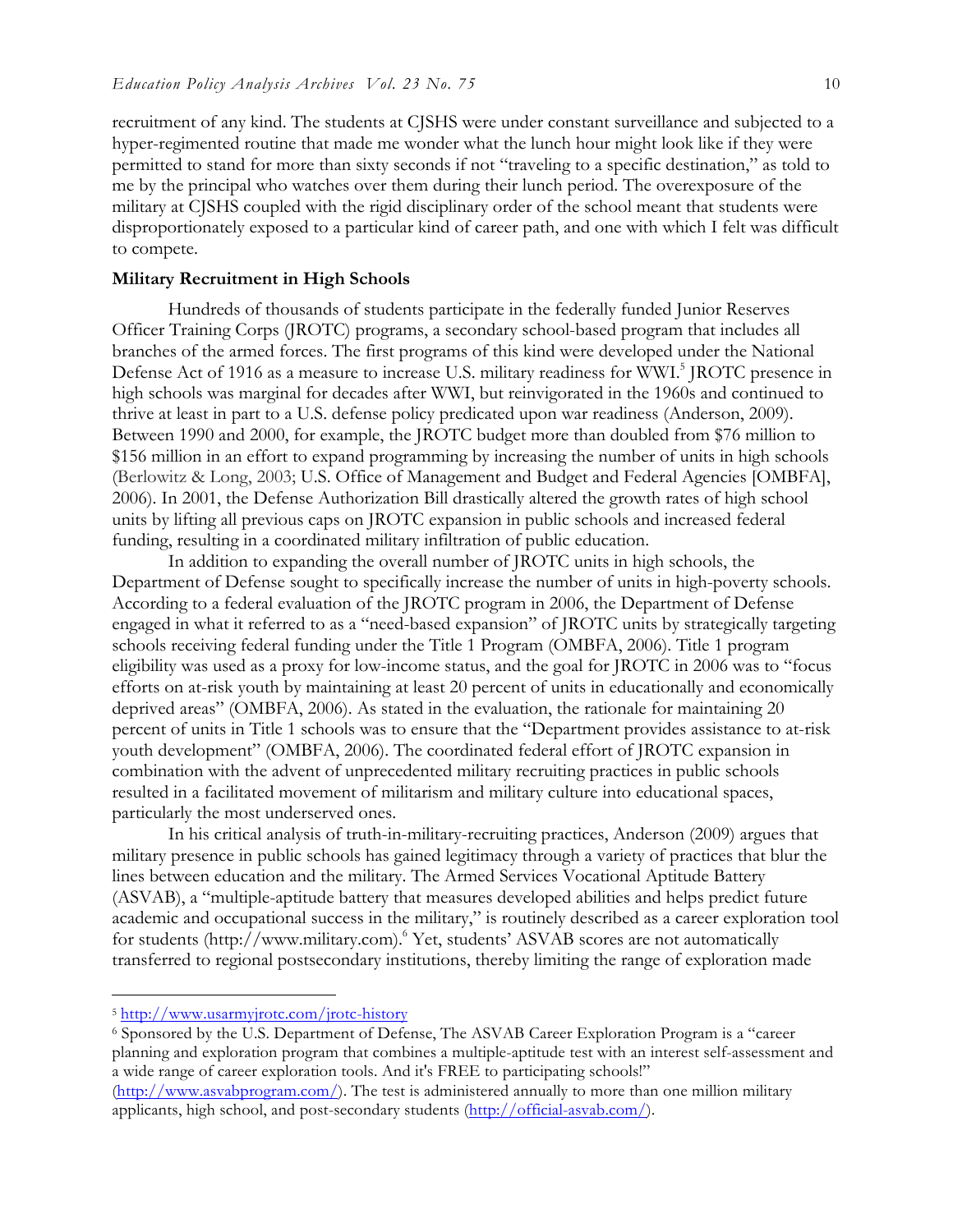available to students. Programs like Troops-to-Teachers functions in a similar fashion. According to the U.S. Department of Education, The Troops-to-Teachers program provides competitive grants to "recruit, prepare, and support former members of the military services as teachers in high-poverty schools" (Para 1). Eligible veterans can receive funds in the form of a stipend to assist with costs associated with teacher certification or as a bonus for agreeing to teach for three years in a "highneeds" school.7 In some schools, like CJSHS, mobile lunchtime military recruitment centers become part of the normal school day. Together, these kinds of practices create a commonsensical school culture that is uncritical of the military (Furumoto, 2005; Peréz, 2006). In a context where other career opportunities are circumscribed by poverty and inequality of educational opportunity, public disinvestment in education essentially functions as a military recruitment strategy.

#### **Military Recruitment Malpractice**

Contemporary military recruitment practices in high schools are rooted in historical policies and practices. Following the Vietnam War in 1973, the U.S. moved from a conscription or mandatory military to an all-volunteer-force. The move away from the draft coincided with JROTC expansion in high schools and the beginning of consistent federal spending on military recruitment efforts. In the aftermath of 9/11, the Bush Administration launched what it labeled the 'war on terror,' which emphasized a preventative philosophy in U.S. national security. Wars in Iraq and Afghanistan placed an immense amount of pressure on the U.S. military to supply thousands of ground troops for these operations. In the span of six years, from 2003 to 2009, the two wars required the deployment of about two hundred thousand troops on a continuous basis (Korb & Segal, 2011). The increased demand for active-duty soldiers created a predicament for the administration: the military did not want to raise the issue of selective service with Congress nor the American public, and the U.S. was forced to call upon reserve forces to "a degree not seen since World War II" (Korb & Segal, p. 81). Korb and Segal's (2011) research on the overuse of the military chronicles what they describe as "the horrendous situation" of the U.S. Army during the combined wars in Iraq and Afghanistan. They argue that in the Spring of 2007, six years after the passing of NCLB, the military was deeply strained as a result of the ongoing wars. Twenty of its forty-four combat brigade teams were on the ground in either Iraq or Afghanistan and of them, "none had been back home for a full two years between deployments – the time period regarded as optimal for recovery from combat – and four had one year or less at home between combat tours"  $(p.82)^8$ 

The necessity to meet monthly recruitment goals for providing soldiers post-9/11 contributed to what many critics characterize as an obscene number of recruiter malpractices on record, including allegations of wrongdoing, criminal violations, and recruiter irregularities (United

 <sup>7</sup> The Troops-to-Teachers program was first established by the Troops-to-Teachers Program Act of 1999 (title XVII of the National Defense Authorization Act for Fiscal Year 2000). According to the Department of Education, the Troops-to-Teachers Program defines a "high-need school" as a public elementary, secondary, or charter school that meets one or more of the following criteria: (A) Low-income children: At least 50 percent of the students enrolled in the school were from low-income families (as described in section  $2302(b)(2)(A)(i)$  and; (B) Children with disabilities: The school has a large percentage of students who qualify for assistance under part B of the Individuals with Disabilities Education Act. For more, see: http://www2.ed.gov/policy/elsec/leg/esea02/pg27.html

<sup>8</sup> Additionally, the authors point out that: "nine were already on second tours, seven were serving a third tour, and two were on a fourth deployment of at least twelve months […] of the twenty-four brigades not deployed in Spring 2007, ten had already been deployed for two tours, and three had been deployed three times in the previous five years" (p. 82).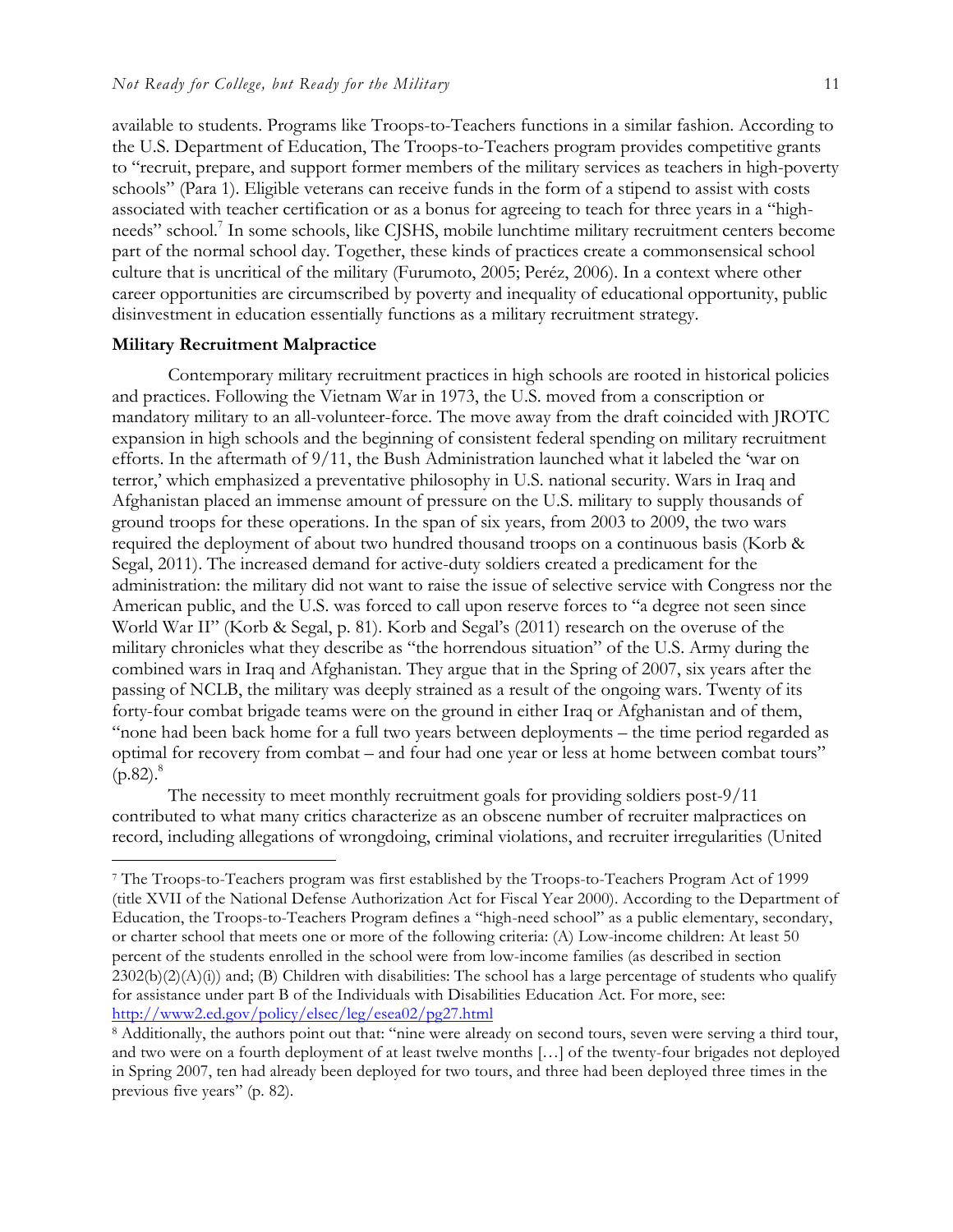State Government Accountability Office [USGAO], 2006). These malpractices had direct implications for secondary students. Editorials published in outlets such as *Mother Jones* (Goodman, 2009), *The Washington Post* (O'Harrow, 2012), and *Democracy Now!* (2004) chronicle high-school military recruiters' aggressive and coercive recruitment practices, including incessant and assertive phone messages left for high school students at their homes. The USGAO found that between 2004 and 2005, allegations of recruiter wrongdoing increased from 4,400 to 6,600 cases and it is likely that the 6,600 documented incidents underestimate the true number of recruiter irregularities because of a host of factors, including inconsistencies in reporting protocol across different units. Labeled as "recruiter irregularities," documented incidents range from "administrative paperwork errors, to actions such as failing to disclose disqualifying eligibility criteria…to criminal violations committed by a recruiter […] such as sexual harassment and falsifying documents" (p. 3). The 2006 Report to Congressional Requestors by the USGAO states that recruiter misconduct potentially increased as monthly deadlines approached and recruiters resorted to "overly aggressive tactics" (p. 2). Ongoing war required new recruits.

In its recruitment process, the Department of Defense sets minimum standards for recruitment and potential soldiers fall within a range of desirability. The Department of Defense describes its most desirable recruits as Tier 1 recruits, who are individuals with high school diplomas who score at least average on the Armed Forces Qualifying Test<sup>9</sup>. Between 2005 and 2008, the Army's goal was for 90% of its recruits to come from the Tier 1 category, but it did not meet this goal (Korb & Segal, 2011). Between 2004 and 2005, the Army recruited more individuals scoring in the lowest mental category and drastically increased the number of moral waivers<sup>10</sup> that it issued: by 2008, the number of moral waivers issued exceeded 25 percent of all recruits, or eighty thousand in total between 2005 and 2008 (Korb & Segal, 2011). The number of moral waivers issued during this time period suggests that the armed forces were under great strain to increase civilian recruits, so much so that they compromised eligibility standards in addition to using aggressive and coercive recruiting tactics.

In exchange for 130,000 enlistments, the Guard paid more than \$300 million and an additional \$106,364 in bonuses. At the height of the Iraq war in 2005, and under great pressure to relieve active-duty soldiers, the Army launched a recruitment bonus program titled the Recruitment Assistance Programs. Under this program, the National Guard, their relatives, civilians, and retirees could sign up to be recruiting assistants and earn up to \$7,500 for each new recruit they were able to enlist. The program operated for seven years until it was terminated in February 2012 after internal audits provided evidence of ongoing egregious fraud. According to congressional hearings

http://www.usarec.army.mil/im/formpub/REC\_PUBS/R601\_56.pdf

 <sup>9</sup> The Armed Forces Qualification Test is used to determine basic qualifications for enlistment. Percentile scores are divided into six categories, ranging from "above average in trainability" to extremely low in trainability (www.huntingtonhelps.com). The test includes four components of the Armed Services Vocational Aptitude Battery (ASVAB): Paragraph Comprehension, Word Knowledge, Mathematics Knowledge, and Arithmetic Reasoning.

<sup>&</sup>lt;sup>10</sup> The Department of Defense issues moral waivers to individuals who are otherwise disqualified for enlistment. The waivers function to increase recruits and to identify and screen applicants who "could present disciplinary problems (USAREC Regulation 601-56, 2006). According to the United States Recruiting Command (2006) Regulation 601-56 regarding Waiver, Future Soldier Program Separation, and Void Enlistment Processing Procedures, "Serious criminal misconduct or misdemeanor offenses pose serious questions as to an applicant's fitness for service, as does an excessive number of minor traffic and minor nontraffic offenses. Such applicants are likely to become serious disciplinary problems while on active duty (AD) and could divert resources from performance of military missions (p. 1). The USAREC was revised again in 2012. To read the full 2012 revision, see: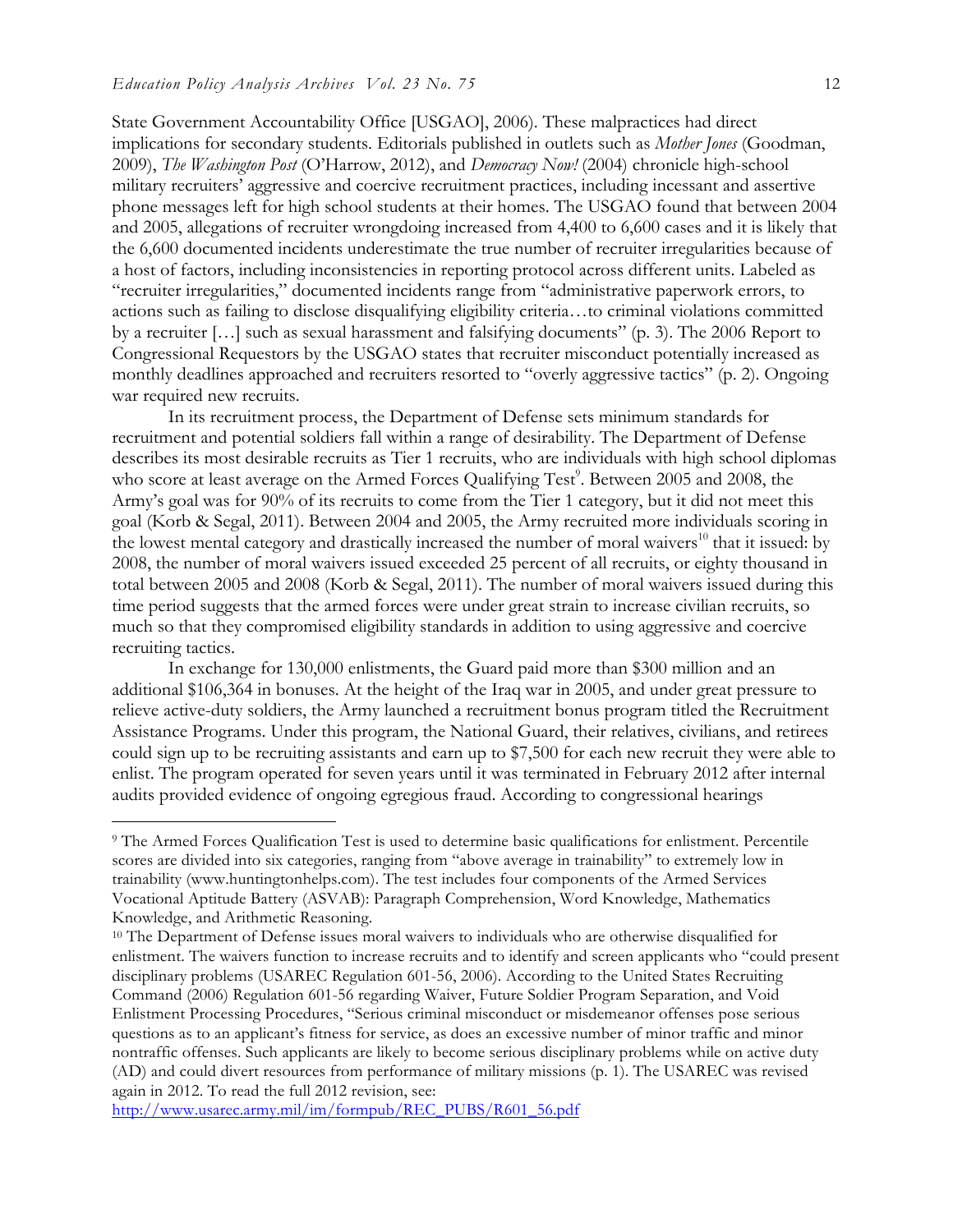conducted in 2014, the bonuses helped the Army increase enlistment during critical years of the wars in Iraq and Afghanistan, but ultimately resulted in a long-running scheme of fraud and abuse. In one scheme, high school guidance counselors and principals accessed students' personal information and took credit for recruiting them into the Army if they knew the students were already going to join (Cooper, 2014). As "recruiting assistants," high school counselors and principals received bounties for the enlistment of their students. Active investigations that began in 2014 involve at least 1,200 army recruiters – 200 of them officers – who received payments that were potentially fraudulent and another 2,000 recruiting assistants who received questionable payments (Cooper, 2014; Vanden Brook, 2014). At the end of the overall investigation, commanding general of the U.S. Army Criminal Investigation Command estimates that fraudulent payments may come close to \$100 million (Cooper, 2014).

The U.S. armed forces were under tremendous pressure during the dual wars in Iraq and Afghanistan to recruit new enlistments. The Department of Defense issued a stunning number of moral waivers, disregarded minimum standards for enlistment, and participated in coercive and illegal recruitment strategies in the attempt to sustain ongoing war. By giving recruiters a legal means of access, the provision in NCLB turned high schools into fertile recruitment ground and further solidified the relationship between public education and the U.S. military.

#### **Military Recruitment in High Schools as "Cooling Out"**

In 1960, sociologist Clark argued that there were certain components of U.S. higher education that might be necessarily "cooling out" the aspirations of students. His argument hinged on the paradoxical nature of a democratic (or, putatively democratic) society: that is, the mismatch between an ideology of equal opportunity and a structural reality that cannot actualize the high aspirations of all individuals. Individual failure is inevitable and institutional processes must be in place to facilitate the management of aspirations. Clark focused on the role of the community college within the higher education landscape, but the concept of "cooling out" can be applied to other contexts. Higher educational institutions may need for potential students to "cool out" and not attend college.

Higher educational institutions do not explicitly exclude low-income students of Color coming from high-poverty schools and environments. In fact, the rhetoric underlying what are now omnipresent diversity efforts on predominantly white college and university campuses articulate just the opposite: colleges and universities strive to be bastions of inclusivity and multiculturalism. However, Clark argues that institutions do not have to explicitly deny students entry to participate in or facilitate the process of "cooling out." Colleges and universities can rely upon admission criteria as one way to manage ambition, as is the case with using cut-off scores to determine enrollment eligibility into the institution and various academic departments. In the context of intervention programming for college- and career-readiness, the routine use of standardized test scores begs a similar critique. Individual failure is the effect of a structured, or in this case, standardized, process.

The "cooling out" process in higher education requires alternative achievement pathways for students, ones that are described as precursors for future enrollment in college, such as enlistment in the U.S. armed forces. Clark refers to these as "substitute pathways" and argues they are "made to appear not too different from what is given up, particularly as to status" (p. 574). Because lowincome students of Color attending high-poverty schools are strategically targeted by the U.S. armed forces, enlistment may be a "cooling out" mechanism for these students. Military enlistment may serve as a substitute avenue that sidetracks "unpromising students" (Clark, 1960) or in the case of college enrollment, students labeled not ready for college based on their standardized test scores.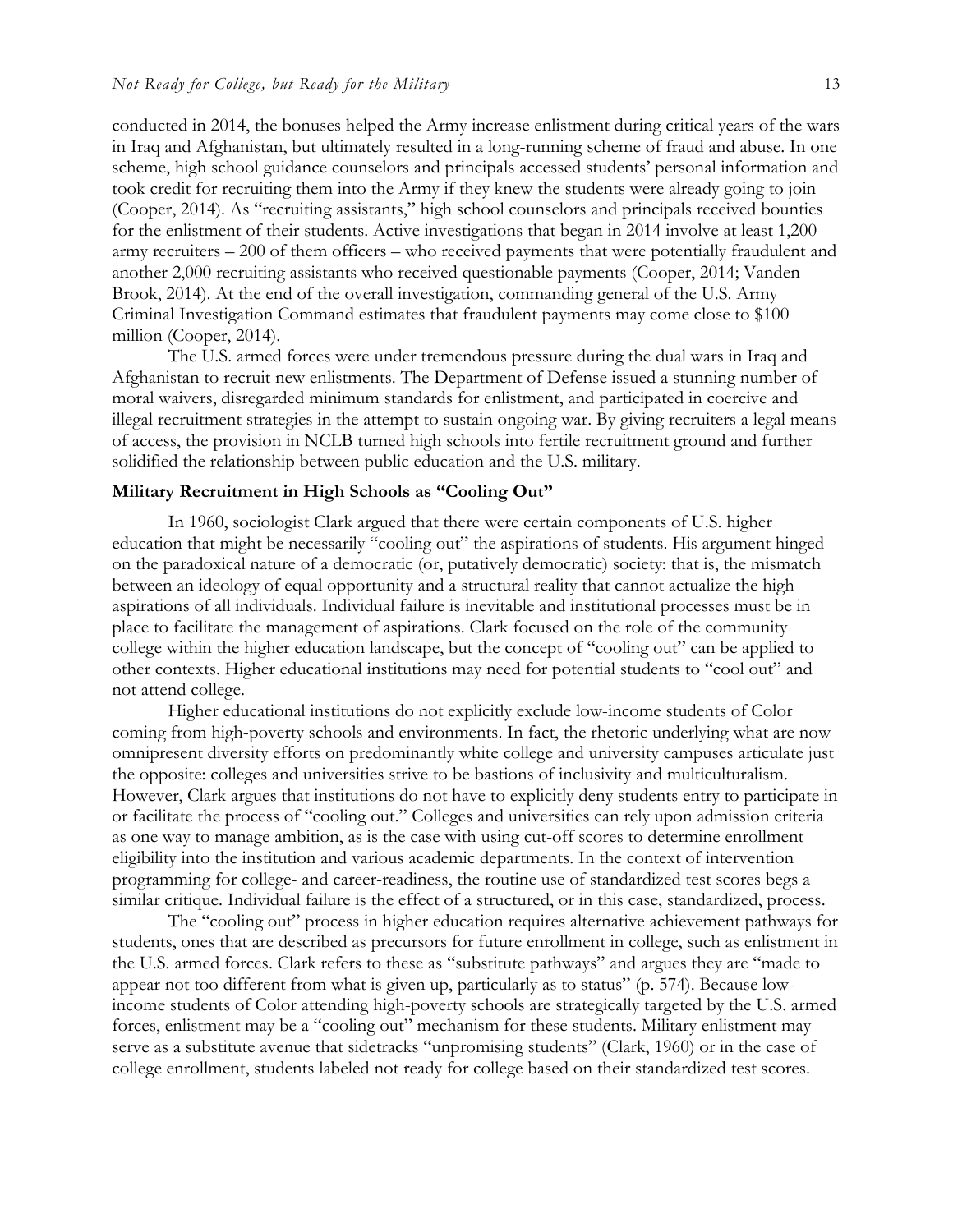The challenge in high poverty schools, like CJSHS, is that students have likely already experienced the cooling out process before intervention programming enters the schools. The intervention programming, then, can either contribute to the process of cooling out or disrupt it. Decades of inadequate education and what Pollock (2008) refers to as opportunity denial means that authentic disruption, where intervention programming would provide reality-based pathways and accessible resources for students to attend and be successful in college, is doubtful. While providing viable pathways to college for chronically underserved students may be desirable, correcting for decades of educational neglect cannot be accomplished in a one-semester class, or a summer bootcamp, nor a series of supplemental workshops. The students are likely aware of this, too, and can see when programs come into their school promising college when in reality, higher education is not possible. The cooling out process looks like this: it is the collection of denials that together make not going to college a reasonable decision. Unlike readiness for college and career, becoming a soldier is attainable.

Funding in the form of enlistment bonuses and money for college is also an attractive attribute to enlistment. One of the primary reasons young people enlist in the armed forces is money for college (Bachman, Freedman-Doan, & O'Malley, 2001). The association between military service and postsecondary education benefits is due almost entirely to the passage of the Montgomery G.I. Bill, formerly the Serviceman's Readjustment Act, which was first passed into law in 1944. The G.I. Bill was to provide returning World War II veterans with a range of benefits, including compensation for postsecondary education. However, only 35% of veterans used their education benefits in 2010 and alarmingly, only 3% of surveyed veterans reported that they understood their education benefits through the G.I. Bill (U.S. Department of Veterans Affairs, 2010).

The military may not intend to "cool out" the aspirations of high school-aged recruits or deter them from attending college, but it is troublesome that so few veterans have taken advantage of their educational benefits when this is the primary reason cited for enlistment. Woodruff, Kelty, & Segal (2006) argue that education benefits may also present a quandary for the military because while they are one of the main motivators for enlistment, they are also one of the main motivators for exiting the military. Thus, the educational incentives of the G.I. bill assist in the recruitment of young people into the military and they also contribute to "the difficulty of retaining soldiers after their initial enlistment term of service" (p. 360). While the pathway is often imagined as a linear one, with enlistment as a precursor to college enrollment, the relationship between the military and higher education is much more tangled. The implementation of far-reaching incentive programs like the G.I. bill help to set the stage for competition between higher education institutions and the military for recruits.

#### **Readiness for College and Career, or the Military**

The constitutive relationship between the U.S. armed forces and public education via deliberate federal policy dates back to the beginning of the twentieth century, revealing that the modern normative coupling of education and military is no accident. The legal movement of military recruiters in and out of public secondary school spaces is a coordinated effort on behalf of U.S. Congress and the Departments of Defense and Education to expose secondary students to military career paths in order to facilitate their enlistment into the armed forces. Because the explicit role of secondary schools in the current era is to prepare students to become "ready" to enroll and successfully persist in some form of accredited postsecondary education (e.g., see: United States Department of Education, 2010), the bringing together of public education and military service could be understood as a logical combination toward the goal of providing secondary students with military career options. It is also a logical pairing for the maintenance of an all-volunteer-force.

Attending college is one avenue for students to pursue after high school and in this regard,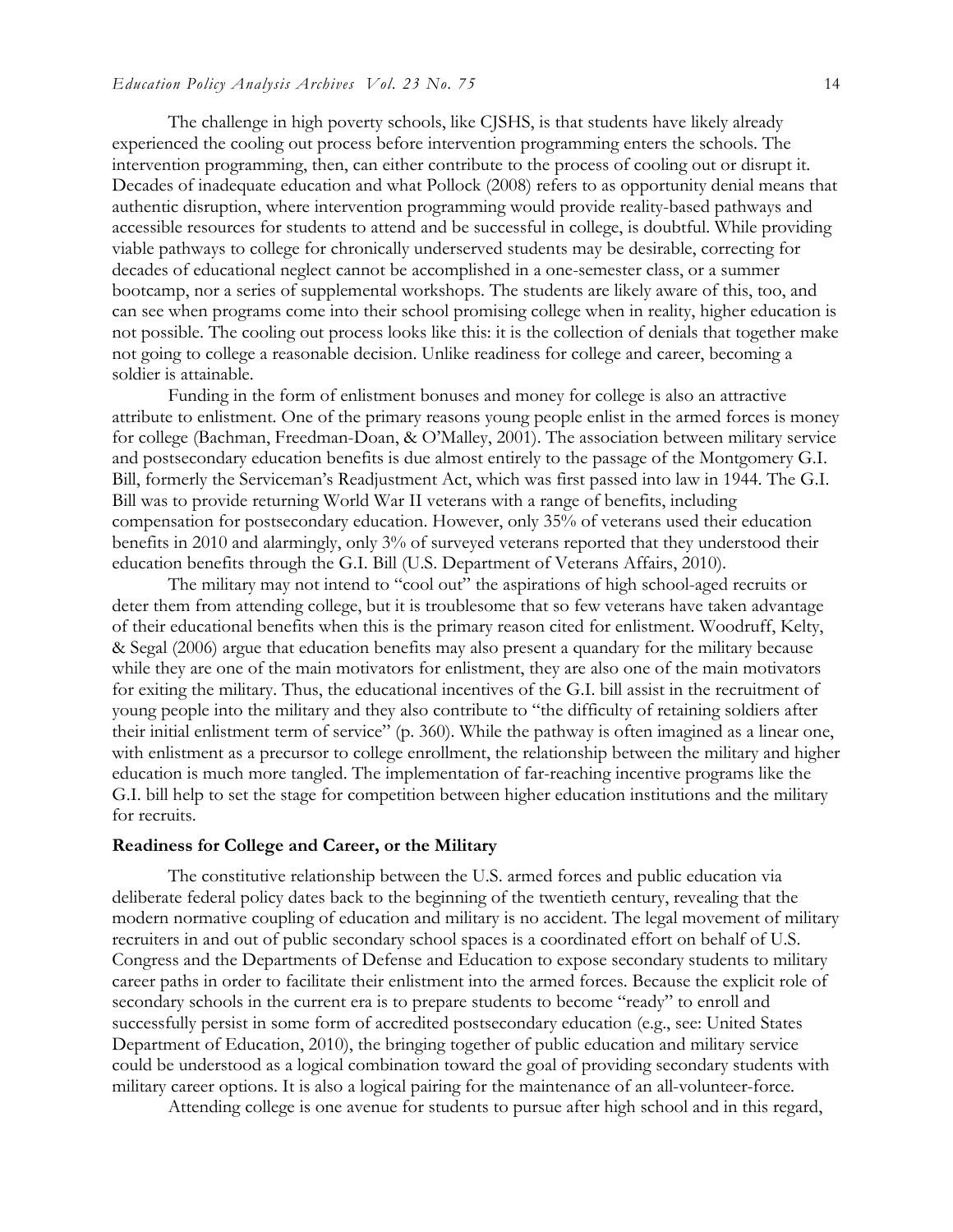the U.S. military competes with higher education and other career pathways for enlistment (Bachman, Segal, Freedman-Doan, & O'Malley, 2000; Bachman, Freedman-Doan, & O'Malley, 2001; Wang, Elder, & Spence, 2012; Wilson, Greenlees, Hagerty, Helba, Hintze, & Lehnus, 2000). Put slightly differently, the U.S. military competes with higher educational institutions for high school graduates, and this is true even for students with the dual aspirations of enlisting and going to college. To gauge students' attitudes toward the military and military careers, the Department of Defense commissions a report every ten years. In the last publicly available report from 2000, the Youth Attitude Tracking Study (YATS) explains the relationship between the military and higher education for the recruitment of young people in the introduction:

YATS has been providing the Armed Services with information on youth attitudes since 1975. Shortly after the termination of the military draft, DoD [Department of Defense] realized that, *to compete for youth with commercial and educational institutions*, it needed ongoing information on youth attitudes: what was important to youth, and how youth viewed military service. YATS was created to address these needs (Wilson, et al., p. 1-1; emphasis mine).

In this same report, the authors warn the Department of Defense about a potentially bleak future for the recruitment of young people. As part of the research conducted for the 2000 report, it was found that as individuals earn more education, their propensity to enlist in military service declines. The authors caution that with increased numbers of young people participating in postsecondary education, there will be a negative effect on recruiting for the armed forces: "The demographic profile of the target recruiting population is changing as more of today's youth go to college. Since propensity [to enlist] declines with increasing educational attainment, policy makers should expect a negative impact on recruiting" (p. 1). Their findings echo research that inversely ties college aspirations to propensity to enlist; that is, as aspirations for college increase, propensity to enlist decreases (Bachman, Freedman-Doan, & O'Malley, 2001). Students' propensity to enlist is also affected by environmental characteristics (Eighmey, 2006). Enlistment rates tend to be lower among individuals who have high grades, college-educated parents, and plans for college, and higher among African Americans, Hispanics, and those who view military work as attractive (Bachman, Segal, Freedman-Doan, & O'Malley, 2000). We see these processes unfold in Title I schools with a large majority of students labeled as not ready for college and where, as a result of federal policy, military recruiters are permanent fixtures in the school.

#### **Discussion**

Thus far, I have shown that the level of funding, resources, and policy behind the strategic recruitment of young people into the military is a multi-billion dollar publicly-subsidized enterprise. This analysis reveals a popular but erroneous assumption underlying contemporary intervention programming for college and career readiness: that college is equally available to all students. When low-income students of Color are hyper-exposed to the military as a consequence of attending a Title I school, this is simply not the case.

One of the phenomena I encountered during my critical race ethnographic research was that almost every student in the Junior class was not considered college ready because of low ACT scores (recall that one hundred percent of juniors attending CJSHS in 2010 read below grade-level). Yet, the students were eligible for enlistment into the armed forces because of their score on the ASVAB and thus heavily recruited into the Army. Readiness for college is predominantly defined as a student's ability to enroll in the first year of college without the need for remediation (Conley, 2010) and currently, standardized test scores are the most commonly used indicator by universities to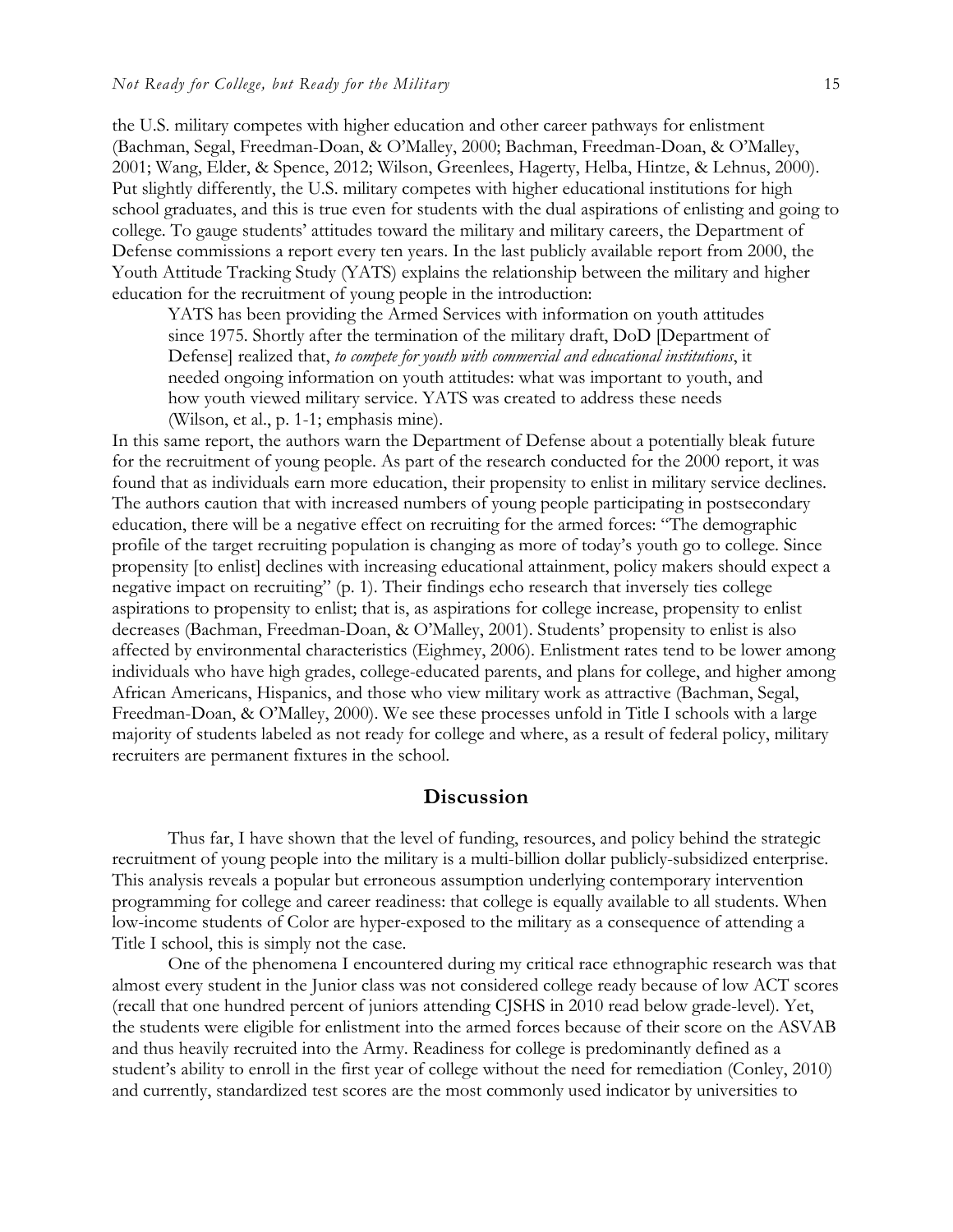assess readiness (Stemler, 2012). The students attending CJSHS were not considered 'college ready' by national benchmarks, but it could be said that they were considered 'military ready' by the U.S. armed forces because they were eligible for enlistment. When low-income students of Color in highpoverty schools are labeled as 'not ready for college,' but are at the same time actively recruited into the military, they are directed to a logical conclusion: college is not available to them. They are ready for the military, but not for college.

The armed services recruiter provision presents a challenge for the contemporary collegeand career-readiness agenda: how can students be considered not 'ready for college,' but simultaneously 'ready for the military'? Intervention programming for college and career readiness must account for this paradox that the armed services recruiter provision presents, particularly for students of Color attending Title I schools. Because an all-volunteer-force relies upon new recruits each year, the military has a vested interest in managing the competition that other avenues, including higher education, might pose to potential recruits as viable career paths. The competitive environment exacerbated by the infiltration of the military into Title I schools creates a policy landscape that contemporary intervention programming for college and career must recognize.

In its basic forms, intervention programming for college and career is finite and specific, usually implemented in the form of a semester-long remedial course (during the summer or school year), a summer length or condensed 'bootcamp' class, or as ongoing enrichment and supplemental services. While well-intended, these approaches to increasing the readiness of chronically underserved students fall terribly short of addressing legacies of undereducation and systemic neglect. They are typically designed as one-time interventions, with a beginning and an end, and consequently see readiness for college as something that students master rather than become. A perspective of mastery is deficient when working with student populations who are subject to institutionalized obstacles in pursuing postsecondary education, which can include the permanent presence of military recruiters in their schools. Students in these contexts, when faced with the competing options of participating in intervention programs that claim to increase readiness for college and career and pursuing military career paths, are likely to choose the latter. If intervention programming aimed at preparing students for college is genuinely concerned with altering the career paths of students in high-poverty schools, then it must be more purposeful, systemic, and realitybased. One remedial math course offered to a student in her junior year is not going to seriously alter her post-graduation aspirations, nor her vision of what is possible. This kind of work cannot be accomplished in short-term intervention programs designed to solely increase students' standardized test scores. A more nuanced and comprehensive approach is needed, and one that directly acknowledges the role of military recruitment practices in the lives and livelihoods of students and their school communities.

#### **Conclusion**

This critical policy analysis, informed by critical race ethnographic data, examined the *Armed Forces Recruiter Access to Students and Student Recruiting Information* (Section 9528) provision of the 2001 No Child Left Behind Act and its potential influence on the success of intervention programming for college and career readiness in Title I schools. Specifically, I argued that the legal presence of military recruitment officers in Title I schools may contribute to the failure of intervention programming aimed at increasing readiness for college and career. As a federal policy initiative, the strategic placement of military recruitment officers in Title I schools potentially contradicts efforts at increasing readiness among students and developing a college-going culture.

In one of my last interviews with students at CJSHS, I met with Alton, a Junior at the school. I asked him what his plans were after graduation and he said: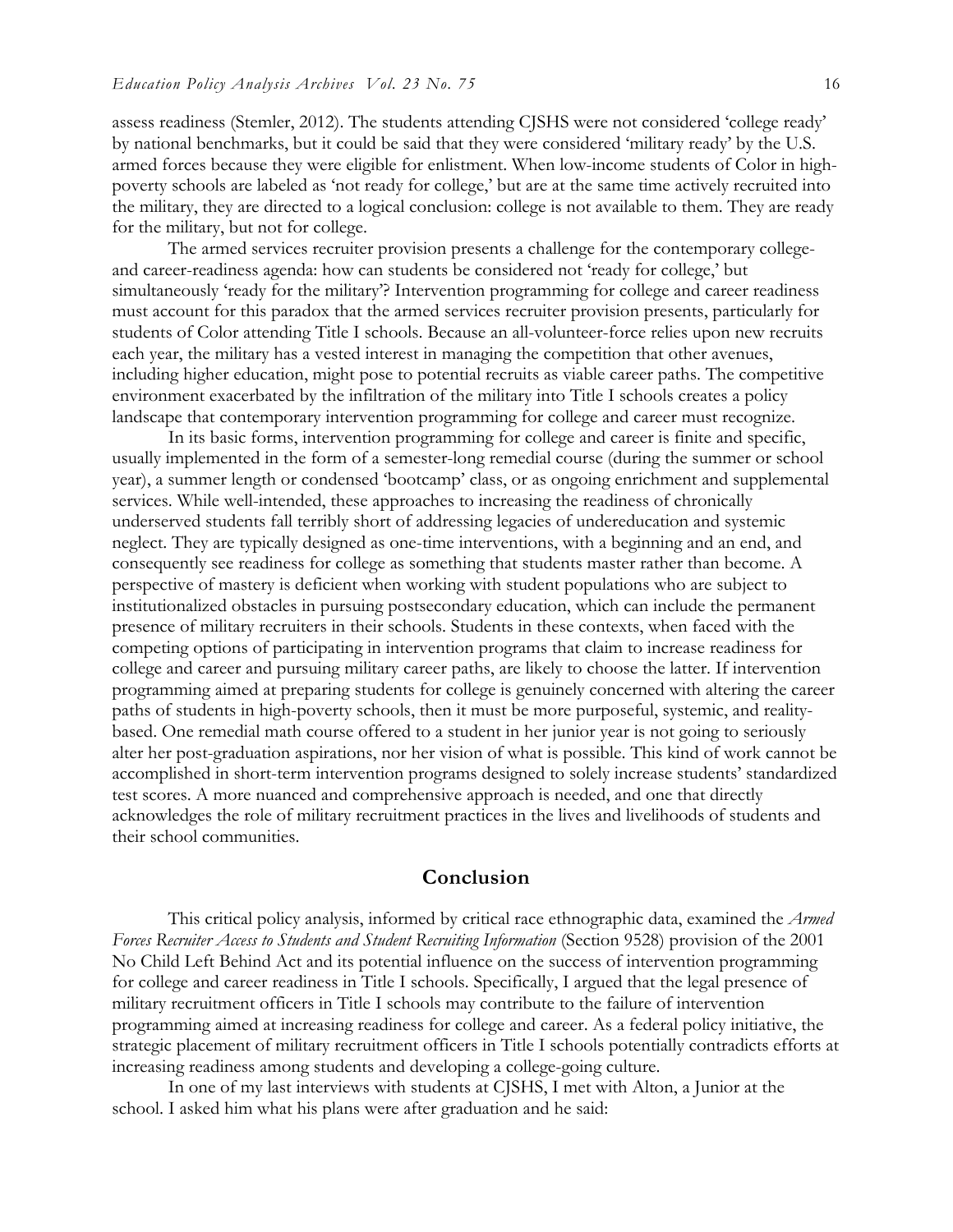I have so much military background, the military's gonna want me. 'Specially with all those academics cause I already have a good feeling that when I take the ASVAB I'm gonna score, I wanna score 90 somethin', but I can take a 80 something, because not many people score 80 something on the ASVAB. 'Cause a coupla my cousins were in the military. So I like that. That's just tradition.

Alton wore dog tags around his neck and I would see him in the cafeteria talking with the recruiters during his lunch period. From Alton's perspective, the military is going to want him and he is going to be valued by the military. Alton is responding to a particular policy intervention at CJSHS by the U.S. military and efforts sincerely wanting him to respond differently must recognize this policy landscape. As Ball (1993) remind us, policies are enacted on top of other policies and in highpoverty schools like CJSHS, there exist layers of policy interventions that are, at-times, contradictory or competing in nature. Military pathways pose an important question for the college- and careerreadiness agenda to address: does 'readiness' for college and career also include the military? If so, then what does this look like for students like Alton, who may choose not to participate in intervention programming because remedial math is not a prerequisite for enlistment? If readiness for college and career includes the military, then how can students be considered ready for one but not the other?

At CJSHS, the students were considered failures by the State of Illinois because of their standardized test scores, but were likely hailed as components of success by the U.S. Department of Defense. We need to have a deeper understanding of how and why this paradox occurs. Specifically, we need more research that chronicles how low-income high school students of Color are positioned via intersecting and, at times, conflicting policy efforts. If higher education policymakers and practitioners want to intervene into the lives of students labeled as not 'college ready,' then they have to facilitate a more comprehensive policy approach that addresses the material and discursive barriers to college choice. These approaches must challenge and disrupt the idea that military enlistment is a more effective and efficient pathway to social mobility than college as well as the invasive recruitment practices that propagate that idea. Without this disruption, students will continue to choose the military at greater rates than they do college and they will continue to be held accountable for the failure of policies allegedly aimed at encouraging them to do otherwise. Lowincome students of Color attending high-poverty schools are not immune to good policy interventions, and one need only look to the successful U.S. military recruitment strategies for evidence.

#### **References**

- Anderson, G. L. (2009). The politics of another side: Truth-in-military-recruiting advocacy in an urban school district. *Educational Policy*, 23(1), 267-291.
- Aud, S., Hussar, W., Planty, M., Snyder, T., Bianco, K., Fox, M., Frohlich, L., Kemp, J., & Drake, L. (2010). *The condition of education 2010* (NCES 2010-028). National Center for Education Statistics, Institute of Education Sciences, U.S. Department of Education. Washington, DC: Government Printing Office.
- Baber, L. D., Barrientos, J. I., Bragg, D. D., Castro, E. L., & Khan, S. (2009). *The Illinois College and career readiness act: Year-one evaluation results.* Champaign, IL: Office of Community College Research and Leadership, University of Illinois at Urbana-Champaign. Retrieved from http://occrl.illinois.edu/files/Projects/ccr/Report/CCRYear\_One\_Report.pdf
- Bachman, J., Freedman-Doan, P., & O'Malley, P. M. (2001). Should U.S. military recruiters write off the college-bound? *Armed Forces and Society*, *27*(3), 461-476.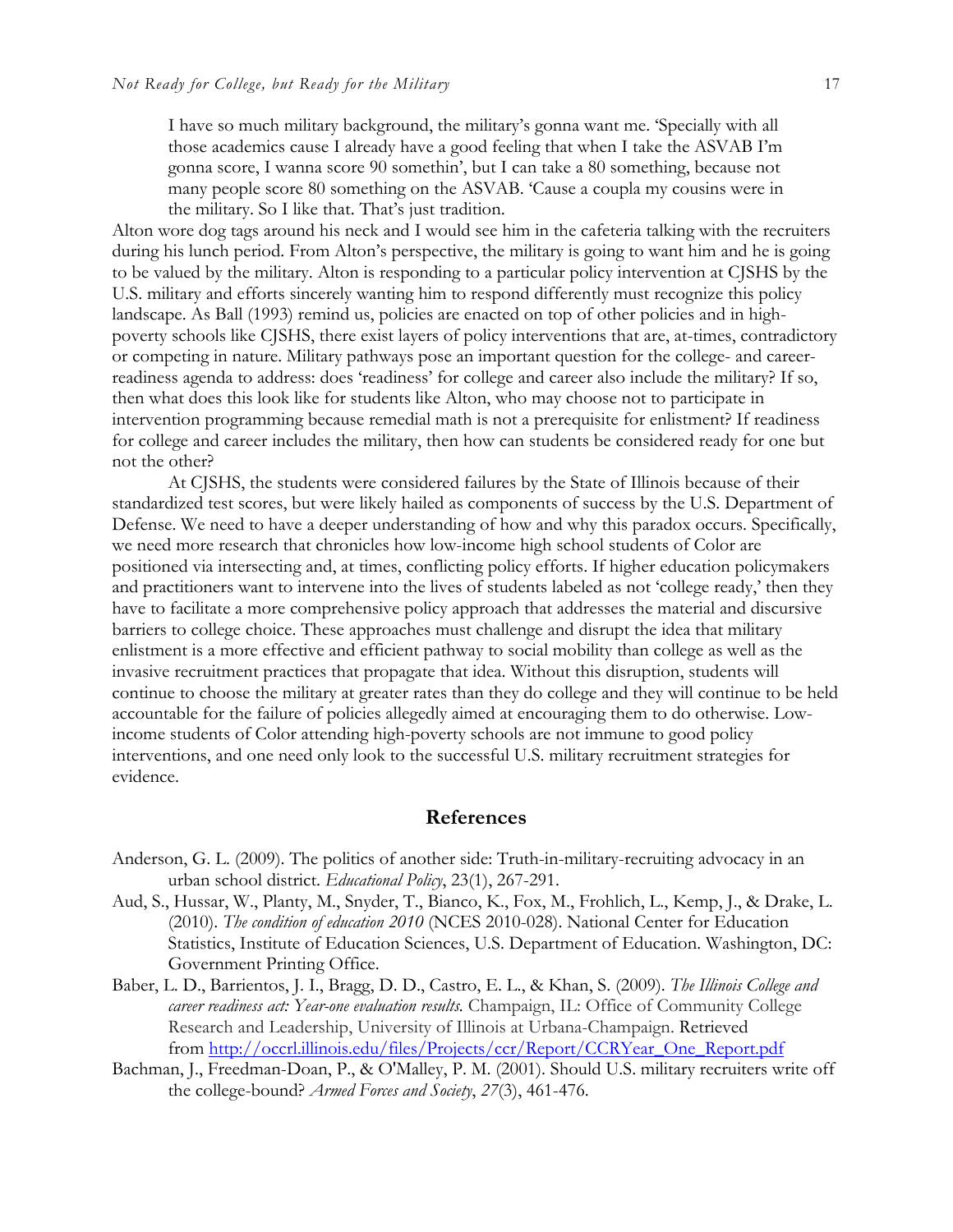- Bachman, J. G., Freedman-Doan, P., Segal, D. R., & O'Malley, P. M. (2000). Distinctive military attitudes among U.S. enlistees, 1976-1997: Self-selection versus socialization. *Armed Forces and Society*, *26*(4), 561-585.
- Ball, S. J. (1993). What is policy?: Texts, trajectories and toolboxes. *Discourse*, 13(2), 10-17.
- Berlowitz, M. J., & Long, N. A. (2003). The proliferation of JROTC. In K. Saltman & D. Gabbard (Eds.), *Education as enforcement, second edition: The militarization and corporatization of schools* (pp. 181-191). New York, NY: Routledge.
- Bragg, D. D., Baber, L. D., Cullen, D. P., Reese, G., & Linick, M. (2011). *Evaluation of Illinois college and career readiness (CCR) act pilot projects year four (2010-11): Summary report*. Champaign, IL: Office of Community College Research and Leadership, University of Illinois at Urbana-Champaign. Retrieved from

http://occrl.illinois.edu/files/Projects/ccr/Report/CCR\_Year\_Four\_Report.pdf

- Burrelli, D. F. & Feer, J. (2009). *Military recruitment on high school and college campuses: A policy and legal analysis.* CRS Report for Congress, Congressional Research Service. Retrieved from: http://fas.org:8080/sgp/crs/natsec/R40827.pdf
- Castro, E. L. (2012). *"First I'd Put Some Windows In This School": A critical race ethnography of the Illinois College and Career Readiness Pilot Program.* (Unpublished doctoral dissertation.) University of Illinois at Urbana-Champaign. Retrieved from: http://hdl.handle.net/2142/34540
- Castro, E. L. (2013). Racialized readiness for college and career: Toward an equity grounded social science of intervention programming. *Community College Review*, *41*(4), 292-310. http://dx.doi.org/10.1177/0091552113504291
- Clark, B. R. (1960). The "cooling-out" function in higher education. *The American Journal of Sociology, 65*(6), 569-576.
- Conley, D. (2010). *College and career ready: Helping all students succeed beyond high school.* San Francisco, CA: Jossey-Bass.
- Cooper, H. (2014, February 4). Fraud in army recruiting bonus program may cost nearly \$100 million. *The New York Times.* Retrieved from: http://www.nytimes.com/2014/02/05/us/politics/wide-reaching-army-recruiting-frauddescribed-by-investigators.html? $r=0$
- Delgado, R. & Stefancic, J. (2001). *Critical race theory: An introduction.* New York, NY: New York University Press.
- Democracy Now! (2004. April 20). *No child left unrecruited: Army recruiters target high schools.* Retrieved from: www.democracynow.org/2004/4/20/no\_child\_left\_unrecruited\_army\_recruiters
- Duncan, G. A. (2006). Critical race ethnography in education: Narrative, inequality, and the problem of epistemology. Chapter 10 in Dixson, A., D. & Rousseau C. K. (Eds.), *Critical race theory in education: All god's children got a song*. New York, NY: Routledge.
- Eighmey, J. (2006). Why do youth enlist?: Identification of underlying themes. *Armed Forces and Society, 32*(2), 307-28.
- Furumoto, R. (2005). No poor child left unrecruited: How NCLB codifies and perpetuates urban school militarism. *Equity & Excellence in Education*, *38*, 200-210.
- Goodman, D. (2009, August 31). A few good kids?: How No Child Left Behind allowed military recruiters to collect info on millions of teens. *Mother Jones.* Retrieved from: http://www.motherjones.com/politics/2009/09/few-good-kids
- Illinois State Board of Education. (2010). The Illinois interactive report card. Retrieved online: http://iirc.niu.edu
- Khan, S. Baber, L.D., Bragg, D. D., Castro, E. L., Sanders, C. & Common, B. (2009, December). *Year-two evaluation of the Illinois College and Career Readiness Act pilot sites*. Champaign, IL: Office of Community College Research and Leadership, University of Illinois at Urbana-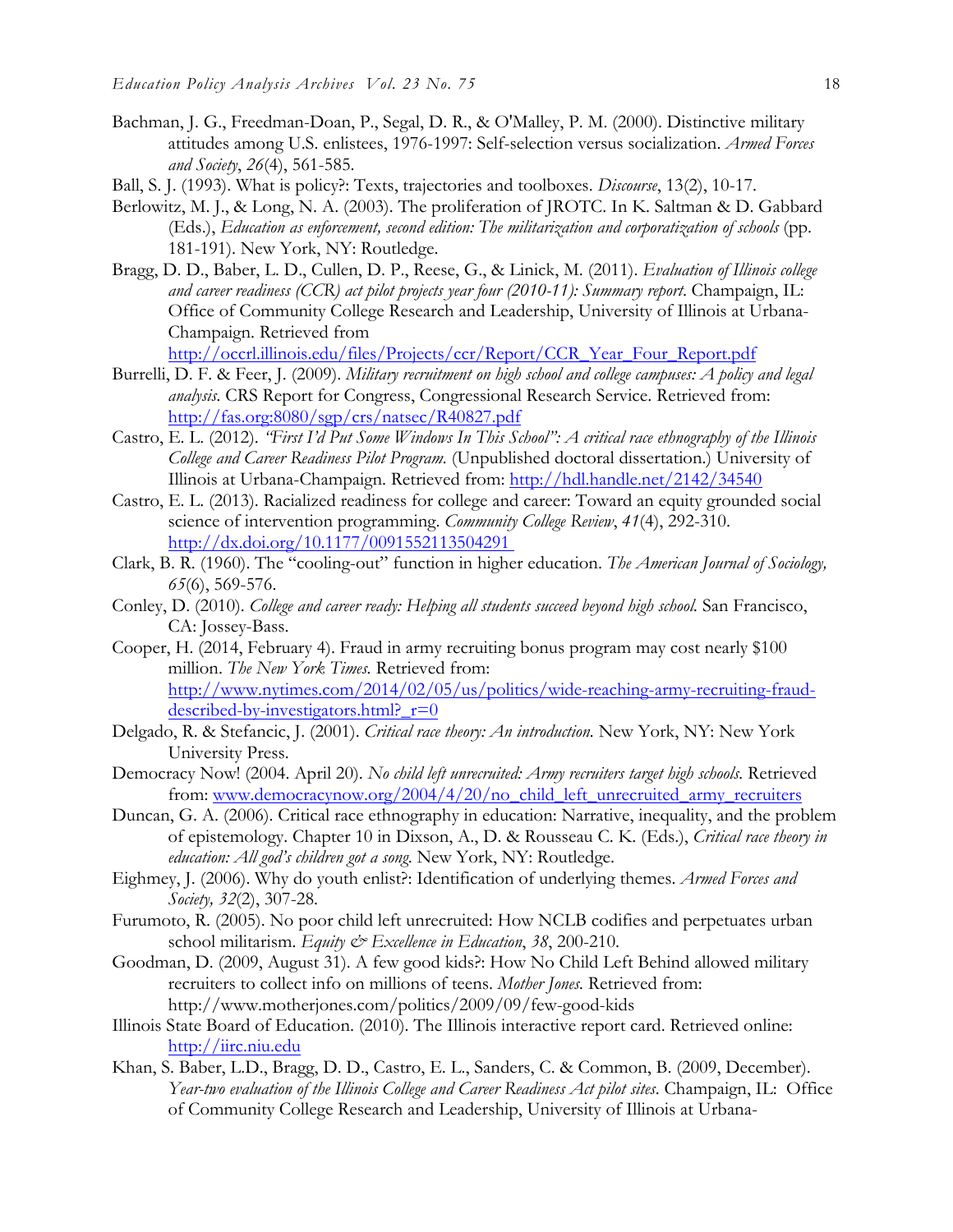Champaign. Retrieved from:

http://occrl.illinois.edu/files/Projects/ccr/Report/FinalCCRReport.pdf

- Korb, L. J. & Segal, D. R. (2011). Manning & financing the twenty-first-century all-volunteer force. *Daedalus, the Journal of the American Academy of Arts & Sciences*, *140*(3), 75-87.
- Levinson, B.A.U., Sutton, M., & Winstead, T. (2009). Education policy as a practice of power: Theoretical tools, ethnographic methods, democratic options. *Educational Policy 23*(6), 767- 795.
- Military and Veteran Benefits, News, Veteran Jobs. (n.d.). Retrieved June 19, 2015, from http://www.military.com
- Nava, P., R. (2011). Equal access struggle: Counter-military recruitment on high school campuses. *The John Marshall Law Review*, *44*, 459-484.
- Pérez, G. M. (2006): How a scholarship girl becomes a soldier: The militarization of Latina/o youth in Chicago public schools. *Identities: Global Studies in Culture and Power*, *13*(1), 53-72.
- Pollock, M. (2008). *Because of race: How Americans debate harm and opportunity in our schools.* Princeton, NJ: Princeton University Press.
- Public Act 095-0694. (2007). Illinois General Assembly.
- O'Harrow Jr., R. (2012, March 13). Fraud investigation targets recruiting program for Army National Guard, Reserves. *The Washington Post.* Retrieved from: http://www.washingtonpost.com/investigations/fraud-investigation-targets-recruitingprogram-for-army-national-guard-reserves/2012/03/12/gIQAp1QXAS\_story.html
- Orfield, G. (2009). *Reviving the goal of an integrated society: A 21<sup>st</sup> century challenge.* Los Angeles, CA: The Civil Rights Project/ProyectoDerechosCiviles at UCLA. Retrieved online: http://civilrightsproject.ucla.edu/research/k-12-education/integration-anddiversity/reviving-the-goal-of-an-integrated-society-a-21st-century-challenge
- Stein, S. J. (2004). *The culture of educational policy.* New York, NY: Teachers College Press.
- Stemler, S. E. (2012). What should university admissions tests predict? *Educational Psychologist*, *47*, 5- 17.
- United States Army Recruiting Command. (2006, May 5). *Waiver, future soldier program separation, and void enlistment processing procedures* (USAREC Regulation 601-56). *Personnel Procurement, UPDATE*, 1-31. Retrieved from:

http://www.usarec.army.mil/im/formpub/REC\_PUBS/R601\_56.pdf

- United States Department of Defense. (2010, October 18). *National survey of veterans, active duty service members, demobilized national guard and reserve members, family members, and surviving spouses final report*. Washington, DC: Department of Veterans Affairs. Retrieved from: http://www.va.gov/SURVIVORS/docs/NVSSurveyFinalWeightedReport.pdf
- United States Department of Education. (2001*). No child left behind executive summary*. Retrieved from: http://www.ed.gov/nclb/overview/intro/execsumm.html
- United States Department of Education, Office of Planning, Evaluation and Policy Development. (2010). *ESEA blueprint for reform*. Retrieved from: https://www2.ed.gov/policy/elsec/leg/blueprint/blueprint.pdf
- United States Department of Education. Institute of Education Sciences, National Center for Education Statistics. (2010). *2010-Spotlight: High-poverty public schools.* Retrieved from: http://nces.ed.gov/programs/coe/analysis/2010-index.asp
- United States Department of State. (2007, June 22). *Initial report of the United States of America to the UN Committee on the Rights of the Child concerning the optional protocol to the Convention on the Rights of the Child on the Involvement of Children in Armed Conflict*. Retrieved from: http://www.state.gov/j/drl/rls/83929.htm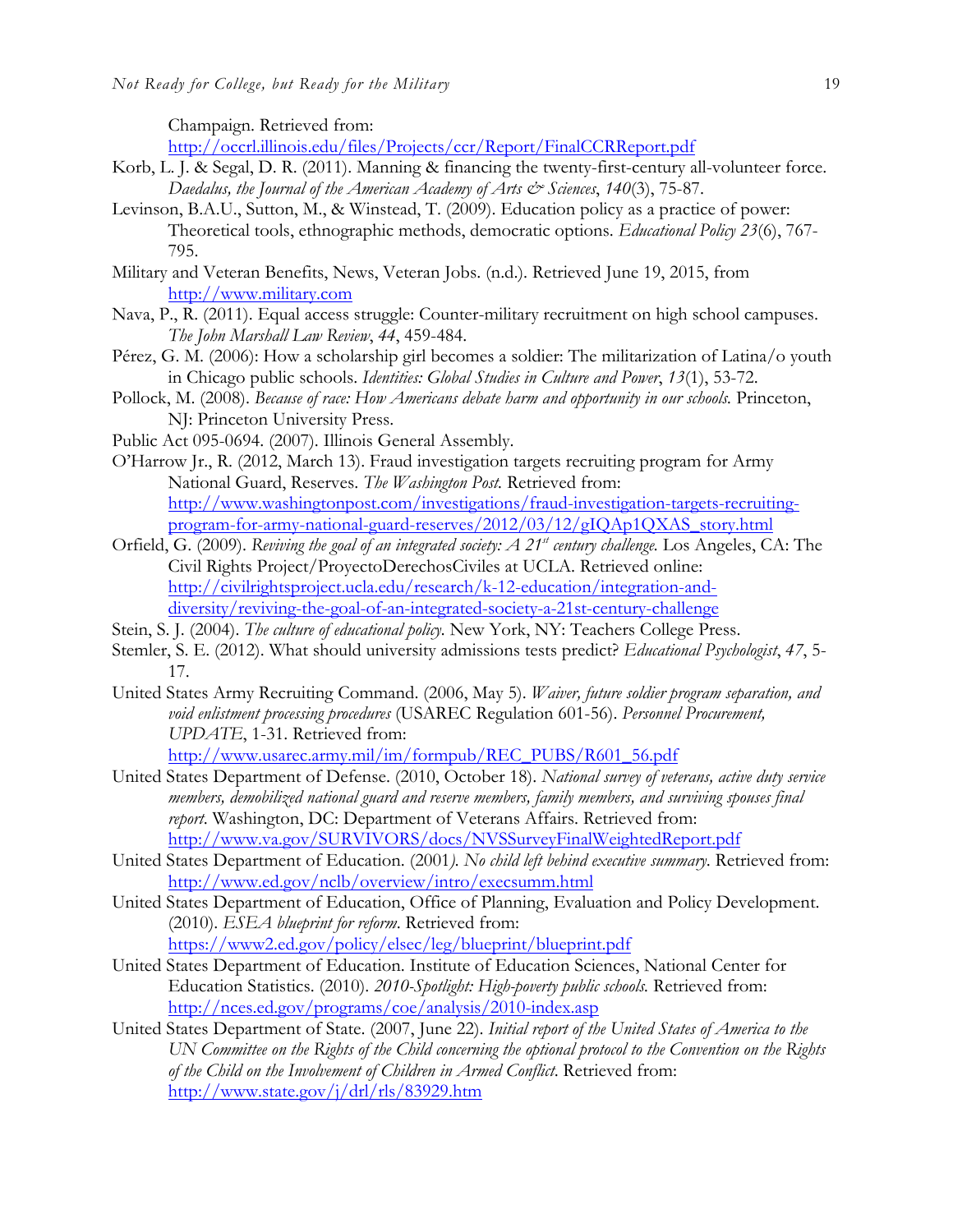- United States Department of Veteran Affairs, Veteran Benefits Administration. (2010). *Annual benefits report*. Retrieved from: http://www.benefits.va.gov/REPORTS/abr/2010\_abr.pdf
- United States Government Accountability Office. (2006, August 8). *Military recruiting: DOD and services need better data to enhance visibility over recruiter irregularities*. Retrieved from: http://www.gao.gov/new.items/d06846.pdf
- United States Office of Management and Budget and Federal Agencies. (2006). *Detailed information on the Junior Reserve Officer Training Corps assessment.* Retrieved from: https://www.whitehouse.gov/sites/default/files/omb/assets/OMB/expectmore/detail/10 003233.2006.html
- Vanden Brook, B. (2014, February 3). Recruiting fraud, kickback scandal rocks Army. *USA Today.*  Retrieved from: http://www.usatoday.com/story/news/nation/2014/02/03/army-nationalguard-bogus-bonus-payments-iraq-afghanistan/5182717/
- Wang, L., Elder Jr., G. H., & Spence, N. J. (2012). Status configurations, military service and higher education. *Social Forces*, *91*(2), 397-422.
- Wilson, M. J., Greenlees, J. B., Hagerty, T., Helba, C. V., Hintze, D. W., & Lehnus, J. D. (2000). *Youth Attitude Tracking Study: 1999 Propensity and Advertising Report*. Defense Manpower Data Center. Retrieved from: https://www.dmdc.osd.mil/yats/files2003/99Propensity.pdf
- Woodruff, T. R., Kelty, R., & Segal, D. R. (2006). Propensity to serve and motivation to enlist among American combat soldiers. *Armed Forces and Society*, *32*(3), 353-66.
- Zgonjanin, S. (2006). No child left (behind) unrecruited. *Connecticut Public Interest Law Journal*, *5*(2), 167-195.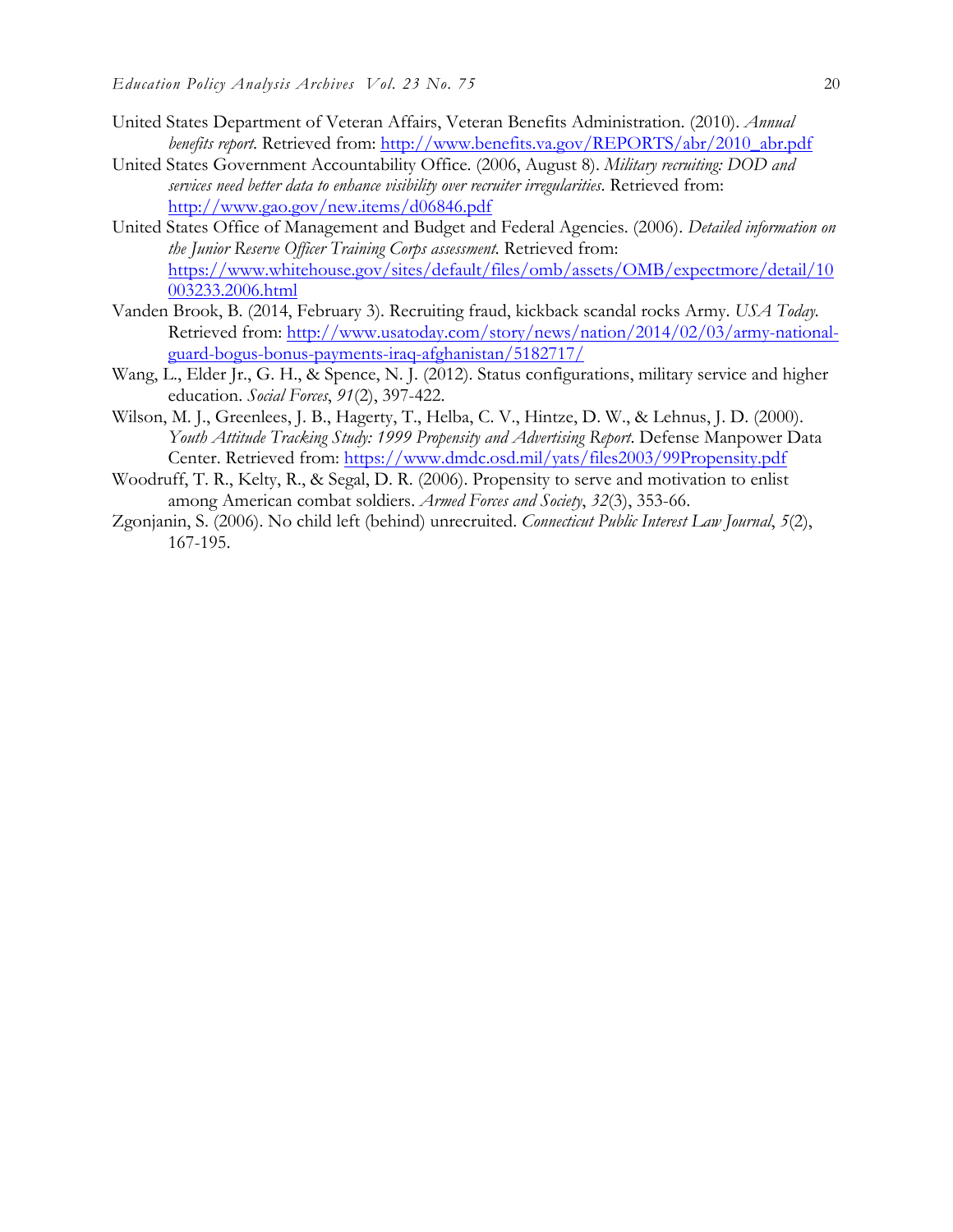## **About the Author**

**Erin L. Castro**

University of Utah erin.castro@utah.edu

Erin L. Castro is an Assistant Professor of Higher Education in the Department of Educational Leadership and Policy at the University of Utah. Broadly speaking, her research examines the intersection of equity, higher educational policy, and the politics of social change.

## education policy analysis archives

Volume 23 Number 75 August 10, 2015 ISSN 1068-2341

 $\left($ cc $\right)$ 

**SOME READERS ARRANGED** Readers are free to copy, display, and distribute this article, as long as the work is attributed to the author(s) and **Education Policy Analysis Archives,** it is distributed for noncommercial purposes only, and no alteration or transformation is made in the work. More details of this Creative Commons license are available at

http://creativecommons.org/licenses/by-nc-sa/3.0/. All other uses must be approved by the author(s) or **EPAA**. **EPAA** is published by the Mary Lou Fulton Institute and Graduate School of Education at Arizona State University Articles are indexed in CIRC (Clasificación Integrada de Revistas Científicas, Spain), DIALNET (Spain), Directory of Open Access Journals, EBSCO Education Research Complete, ERIC, Education Full Text (H.W. Wilson), QUALIS A2 (Brazil), SCImago Journal Rank; SCOPUS, SOCOLAR (China).

Please contribute commentaries at http://epaa.info/wordpress/ and send errata notes to Gustavo E. Fischman fischman@asu.edu

**Join EPAA's Facebook community** at https://www.facebook.com/EPAAAAPE and **Twitter feed** @epaa\_aape.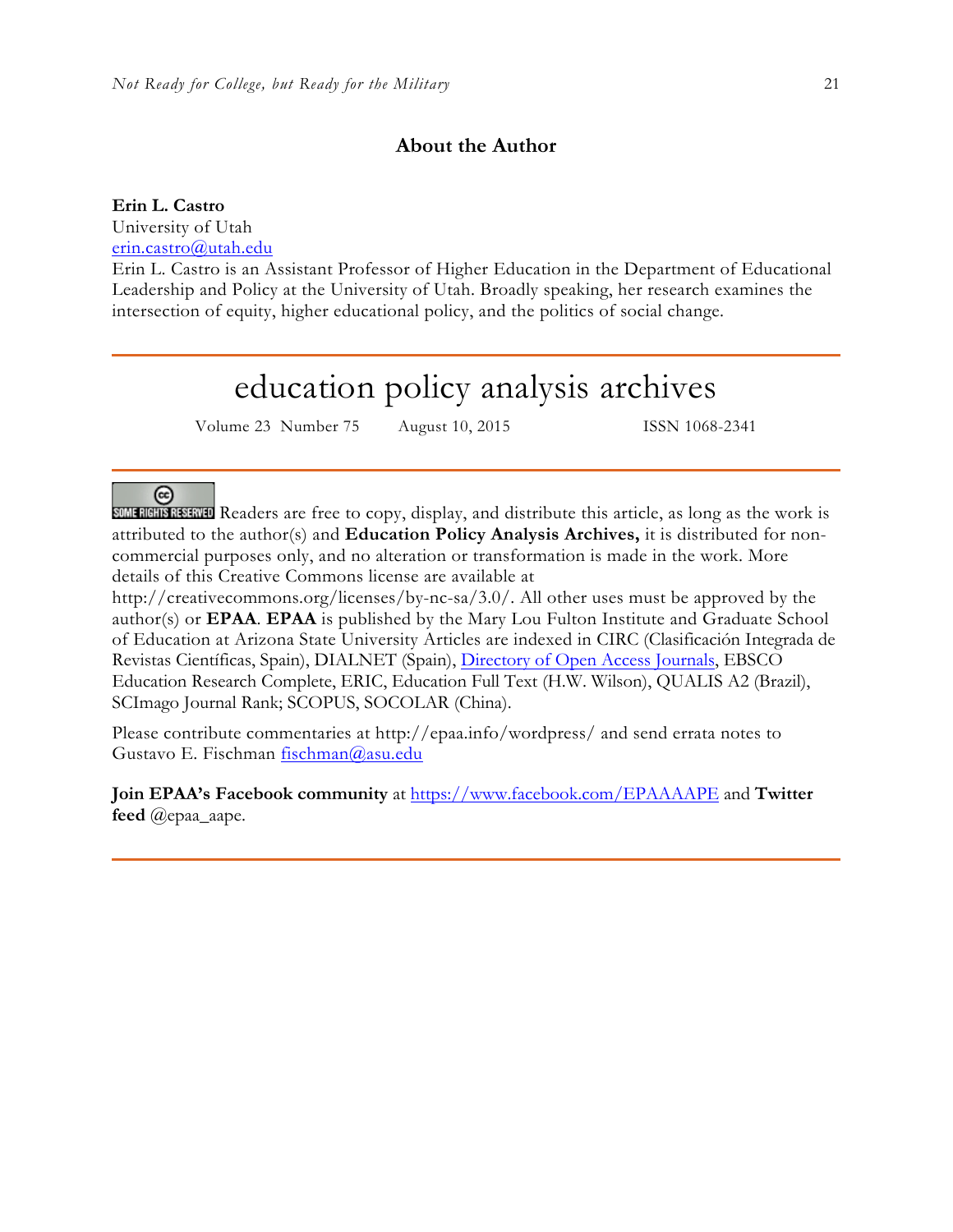## education policy analysis archives editorial board

Editor: **Gustavo E. Fischman** (Arizona State University) Associate Editors: **Audrey Amrein-Beardsley** (Arizona State University), **Jeanne M. Powers** (Arizona State University)

**Gary Anderson** New York University **Christopher Lubienski** University of Illinois, **Michael W. Apple** University of Wisconsin, Madison **David C. Berliner** Arizona State University | **Maria Martinez-Coslo** University of Texas, **Wendy C. Chi** Jefferson County Public Schools in Golden, Colorado **Casey Cobb** University of Connecticut **Sharon Nichols** University of Texas, San Antonio **Arnold Danzig** California State University, San Jose **Antonia Darder** Loyola Marymount University **João Paraskveva** University of Massachusetts, **Linda Darling-Hammond** Stanford University **Laurence Parker** University of Utah **Chad d'Entremont** Rennie Center for Education Research and Policy **John Diamond** Harvard University **John Rogers** University of California, Los Angeles **Tara Donahue** McREL International **A. G. Rud** Washington State University **Christopher Joseph Frey** Bowling Green State University **Melissa Lynn Freeman** Adams State College **Kimberly Scott** Arizona State University **Amy Garrett Dikkers** University of North Carolina Wilmington **Gene V Glass** Arizona State University **Maria Teresa Tatto** Michigan State University **Ronald Glass** University of California, Santa Cruz **Larisa Warhol** Arizona State University **Harvey Goldstein** University of Bristol **Cally Waite** Social Science Research Council

**Kimberly Joy Howard** University of Southern California **Aimee Howley** Ohio University **Terrence G. Wiley** Center for Applied Linguistics **Craig Howley** Ohio University **John Willinsky** Stanford University **Steve Klees** University of Maryland **Kyo Yamashiro** Los Angeles Education Research

**Jessica Allen** University of Colorado, Boulder **Jaekyung Lee** SUNY Buffalo Urbana-Champaign **Sarah Lubienski** University of Illinois, Urbana-Champaign **Angela Arzubiaga** Arizona State University **Samuel R. Lucas** University of California, Berkeley Arlington **Robert Bickel Marshall University William Mathis University of Colorado, Boulder Henry Braun** Boston College **Tristan McCowan** Institute of Education, London **Eric Camburn** University of Wisconsin, Madison **Michele S. Moses** University of Colorado, Boulder **Julianne Moss** Deakin University

**Noga O'Connor** University of Iowa

Dartmouth **Susan L. Robertson** Bristol University

**Sherman Dorn** Arizona State University **Felicia C. Sanders** Institute of Education Sciences **Janelle Scott** University of California, Berkeley

**Dorothy Shipps** Baruch College/CUNY

**Jacob P. K. Gross** University of Louisville **John Weathers** University of Colorado, Colorado Springs **Eric M. Haas** WestEd **Kevin Welner** University of Colorado, Boulder **Ed Wiley** University of Colorado, Boulder

Institute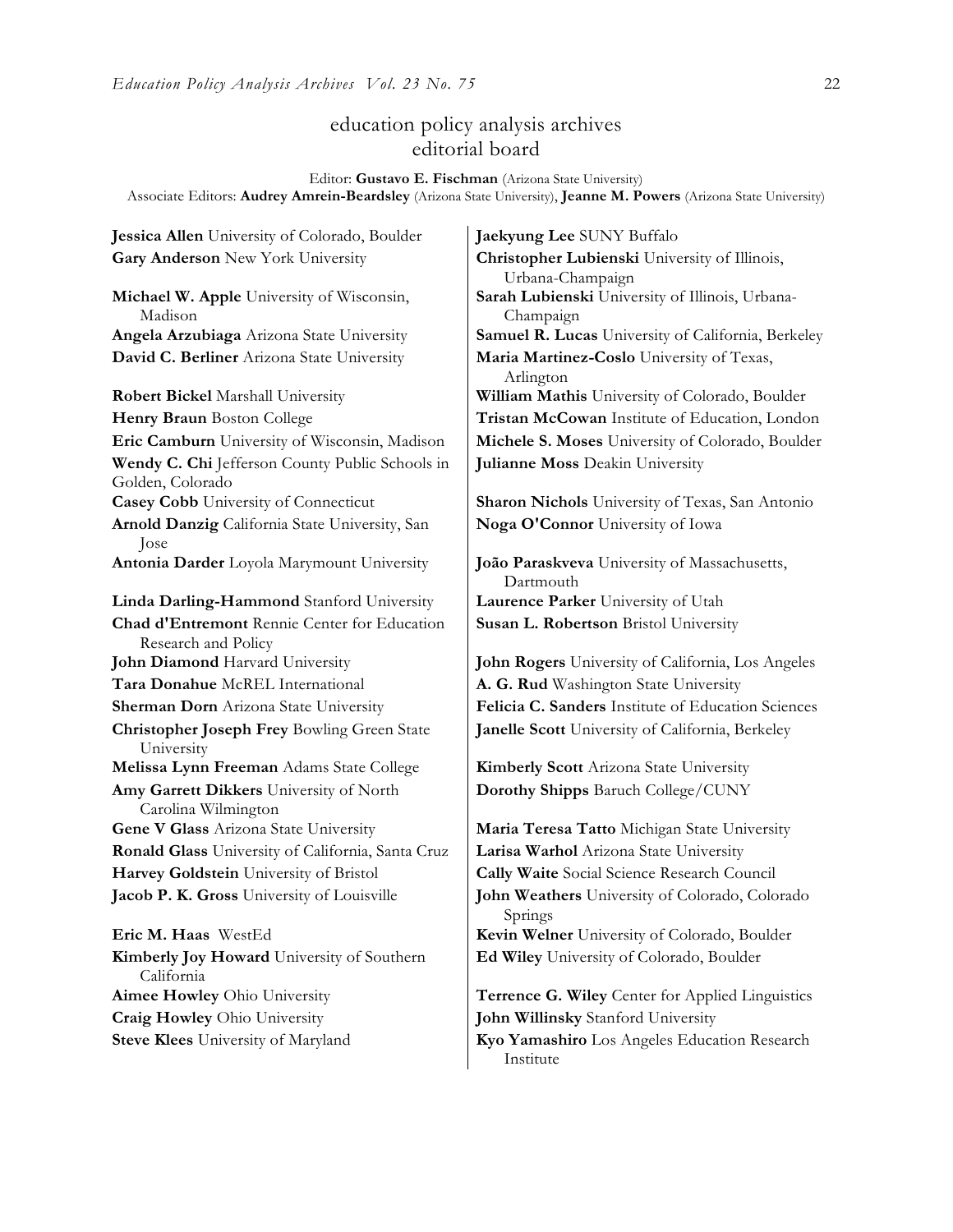**Armando Alcántara Santuario** IISUE, UNAM

## archivos analíticos de políticas educativas consejo editorial

Editores: **Gustavo E. Fischman** (Arizona State University), **Jason Beech** (Universidad de San Andrés), **Alejandro Canales** (UNAM) y **Jesús Romero Morante** (Universidad de Cantabria)

México **Claudio Almonacid** University of Santiago, Chile **Imanol Ordorika** Instituto de Investigaciones **Pilar Arnaiz Sánchez** Universidad de Murcia, España **Xavier Besalú Costa** Universitat de Girona, España **Jose Joaquin Brunner** Universidad Diego Portales, Chile **Damián Canales Sánchez** Instituto Nacional para la Evaluación de la Educación, México **María Caridad García** Universidad Católica del Norte, Chile **Raimundo Cuesta Fernández** IES Fray Luis de León, España **Marco Antonio Delgado Fuentes** Universidad Iberoamericana, México **Inés Dussel** DIE**-**CINVESTAV, Mexico **Rafael Feito Alonso** Universidad Complutense de Madrid. España **Pedro Flores Crespo** Universidad Iberoamericana, México **Verónica García Martínez** Universidad Juárez Autónoma de Tabasco, México **Francisco F. García Pérez** Universidad de Sevilla, España **Edna Luna Serrano** Universidad Autónoma de Baja California, México **Alma Maldonado** DIE-CINVESTAV México **Alejandro Márquez Jiménez** IISUE, UNAM México **Jaume Martínez Bonafé**, Universitat de València, España

**José Felipe Martínez Fernández** University of California Los Angeles, Estados Unidos

**Fanni Muñoz** Pontificia Universidad Católica de Perú,

Economicas – UNAM, México **Maria Cristina Parra Sandoval** Universidad de Zulia, Venezuela **Miguel A. Pereyra** Universidad de Granada, España **Monica Pini** Universidad Nacional de San Martín, Argentina **Paula Razquin** Universidad de San Andrés, Argentina **Ignacio Rivas Flores** Universidad de Málaga, España **Daniel Schugurensky** Arizona State University, Estados Unidos **Orlando Pulido Chaves** Instituto para la Investigacion Educativa y el Desarrollo Pedagogico IDEP **José Gregorio Rodríguez** Universidad Nacional de Colombia **Miriam Rodríguez Vargas** Universidad Autónoma de Tamaulipas, México **Mario Rueda Beltrán** IISUE, UNAM México **José Luis San Fabián Maroto** Universidad de Oviedo, España **Yengny Marisol Silva Laya** Universidad Iberoamericana, México **Aida Terrón Bañuelos** Universidad de Oviedo, España **Jurjo Torres Santomé** Universidad de la Coruña, España **Antoni Verger Planells** University of Barcelona, España **Mario Yapu** Universidad Para la Investigación Estratégica, Bolivia